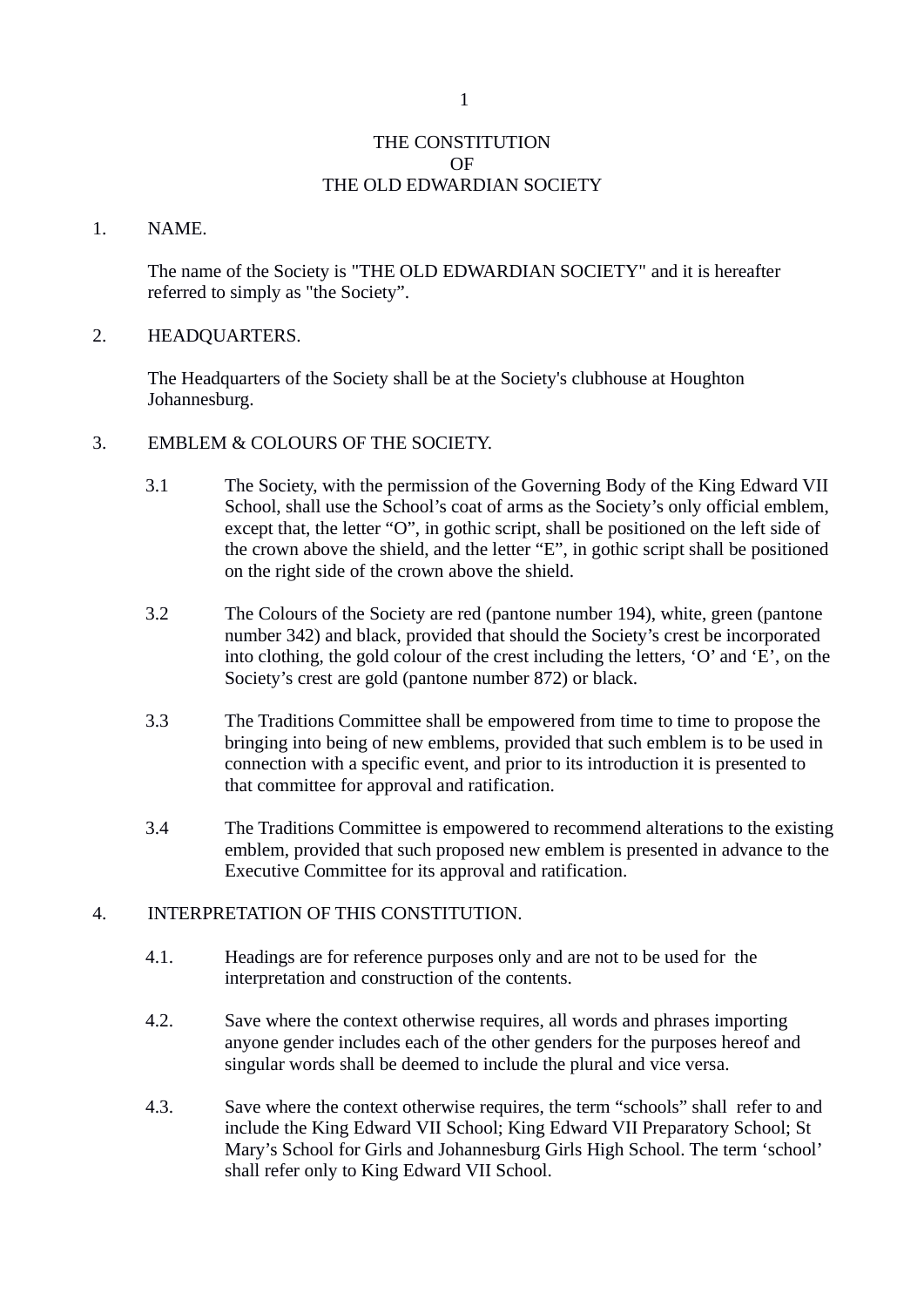- 4.4. 'Principal' shall mean the 'headmaster' or 'headmistress' for the time being of any of the schools.
- 4.5. In the event of bona fide doubt or dispute as to the meaning and interpretation of any of the provisions of this constitution or any of the rules and by-laws of the Society or in connection with any other matter whatsoever, the committee for the time being which rules thereon shall be the arbiter and its decision shall be binding upon the members of all classes of the Society, subject to any resolution of a general meeting of the Society thereon.
- 4.6. 'Traditions Committee' shall mean a standing committee of not fewer than four members and not more than ten of whom the majority shall have attended the school or its preparatory school who from time to time are appointed thereto by the Executive Committee because of the extent of their knowledge and understanding of the traditions of the Society and of the School and the Preparatory School and of the origins and purposes of such traditions, such knowledge having been acquired by extensive involvement over many years in the affairs of the Society and the said two schools.
- 4.7. Any notice that is required to be sent to the body of members as a whole shall be regarded as having been validly sent by the Secretary of the Society if -
	- (a) it has been sent by e-mail to all those members who have provided an e-mail address to the Secretary;
	- (b) it has been posted on the notice board at the Society's Headquarters;
	- (c) it has been posted to the Society's website and other pages hosted on the internet.

Such notice shall be deemed to have been received -

- i. by all members off the Society on the day but one after it has been dispatched by e-mail to him/her and posted on the Society's website which, if such dates be different shall be the later of the two dates; or
- ii. on which date such notice was posted on the Society's website, and other pages hosted on the internet, which if such dates be different, shall be the later of the two dates; If there is any dispute as to the date in question, a certificate under the signature of the Secretary shall be definitive and final as to what the date is.
- 4.8. 'Secretary' shall mean the person employed as such on a full-time basis whether such person is employed by the Society itself or by another person or entity and whose is seconded to the Society for such purpose.

### 5. LEGAL STATUS

5.1 The Society is and shall continue to be a distinct and separate legal entity and body corporate, separate from its members, with capacity to sue and be sued in a court of law in its own name, and with power to acquire, to hold and to alienate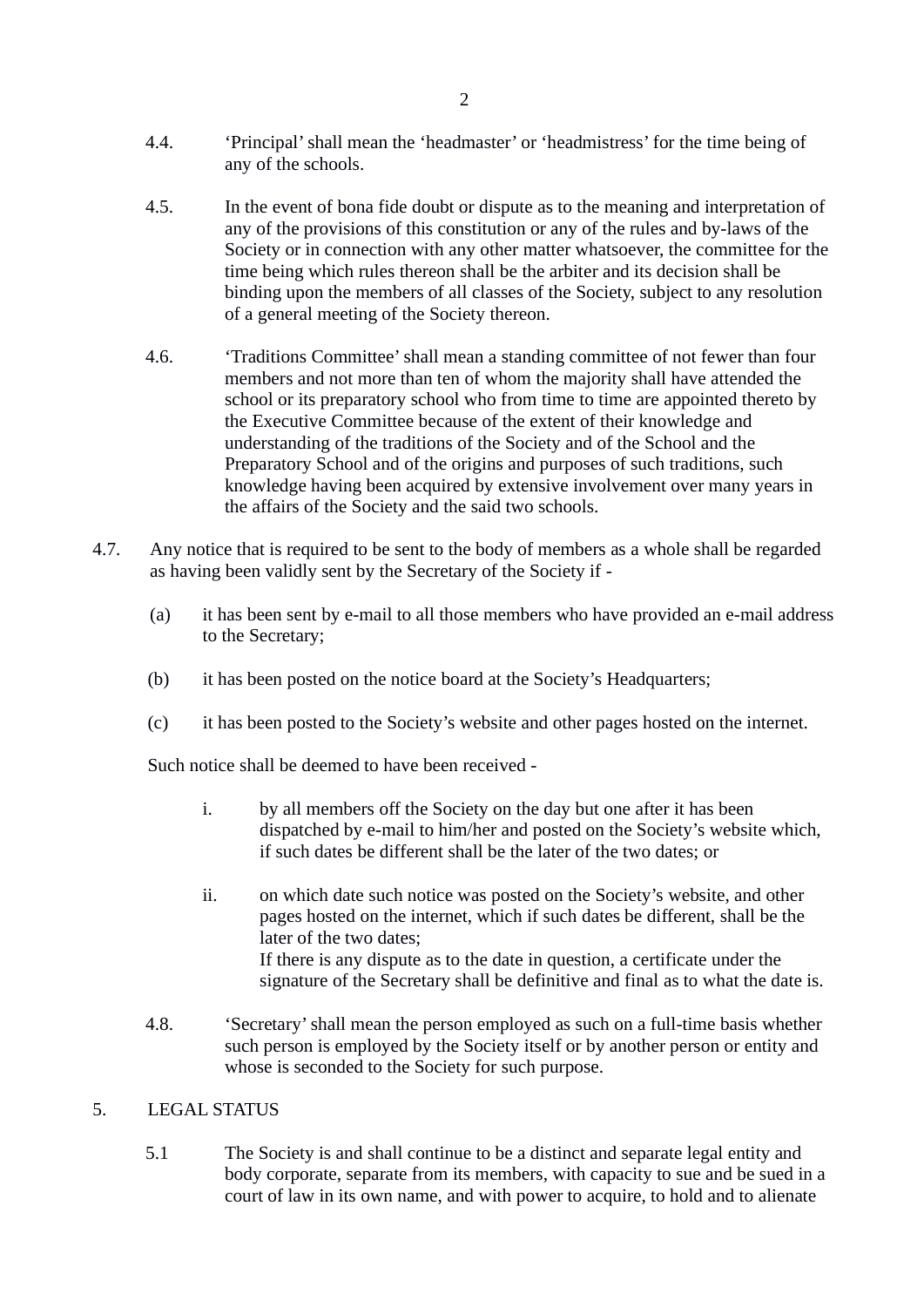property of every description whatsoever, and with the capacity to acquire rights and obligations and having perpetual succession.

5.2 All actions or suits, proceedings at law or any arbitration shall be brought by or against the Society in the name of the Society and the Executive Committee may authorize any person or persons to act on behalf of the Society and to sign all such documents and to take all such steps as may be necessary in connection with any such proceedings.

## 6. ASSOCIATION NOT FOR GAIN

Notwithstanding anything to the contrary in this constitution contained:

- 6.1. The Society is not formed and does not exist for the purpose of carrying on any business that has for its object the acquisition of gain by the Society or its individual members.
- 6.2. The income and assets of the Society shall be applied solely for the promotion and attainment of the objects for which the Society has been established and for investment.
- 6.3. No part of the income or assets of the Society shall be paid to any person, whether directly or indirectly, and whether by way of dividend, donation or otherwise,
- 6.4. The Society shall not be entitled to carry on any trading or other profit-making activities or participate in any business, profession or occupation carried on by any of its members or provide to any of its members financial assistance or any premises or continuous services or facilities for the purpose of carrying on any business, profession or occupation; PROVIDED that nothing in this clause shall be construed as prohibiting the Society from deriving income from —
	- (a) the letting of any of its property or facilities for a realistic rent or consideration, save that it shall be permissible for the Society, in the case of a member who has shown exceptional loyalty and superlative services to the Society for a substantial period, and having regard to all relevant circumstances and to what appears to be fair and reasonable, to allow such member or a member of his immediate family the use and/or occupation of certain of its facilities or premises believed for a consideration that is somewhat less than a market related rental or consideration.
	- (b) the provision of catering, meals, refreshments and drinks to members and their guests, whether the provision thereof be done by staff employed by the Society or by outside contractors;
	- (c) the charging of admission, attendance and/or other fees and to third parties whether in connexion with sporting functions, competitions or festivals and whether or such is organized by the or the committee of a Sub-club; and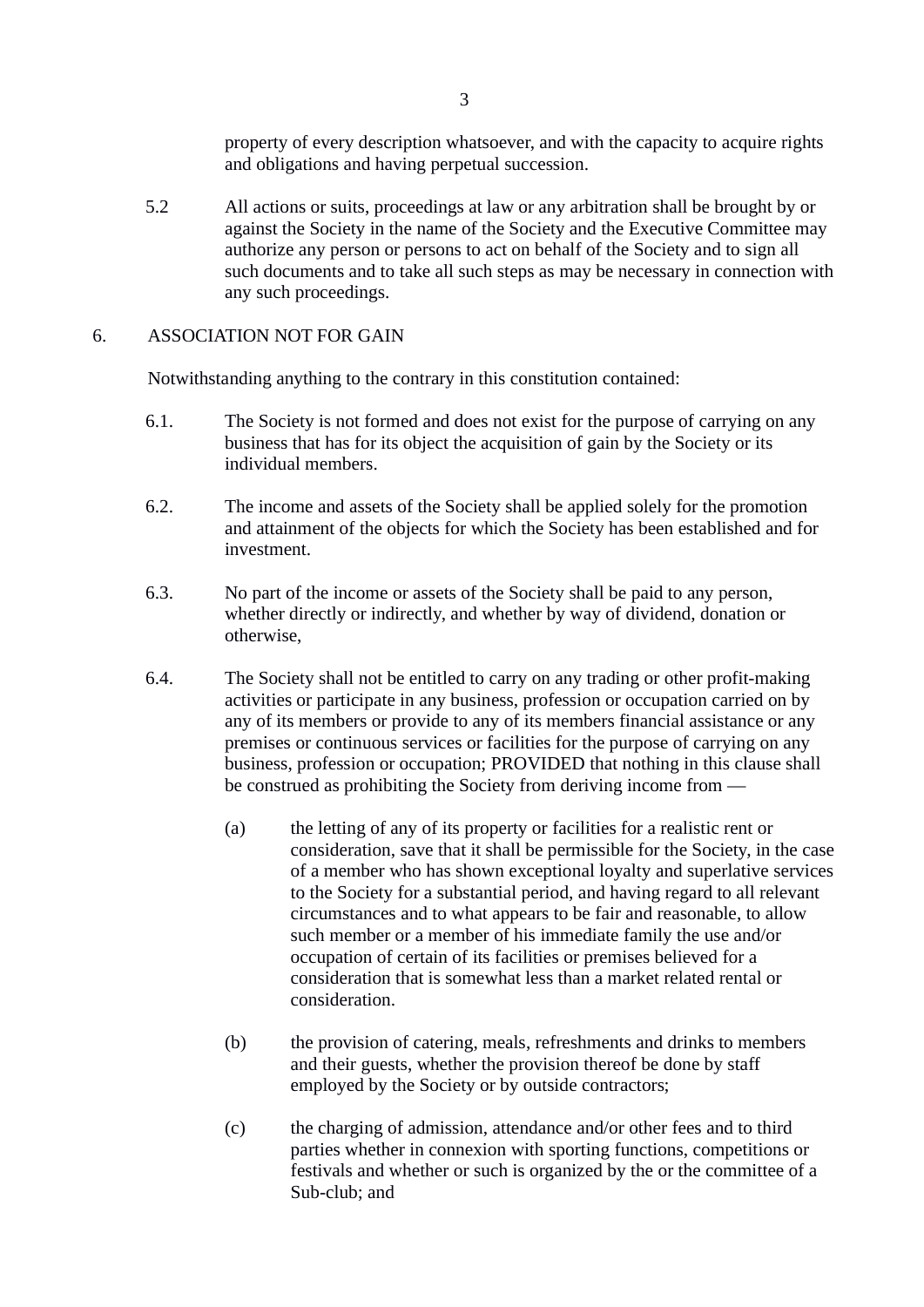PROVIDED further that all income and receipts which are derived from or which are accrue to the Society from the letting of any of its property or facilities or from any activity carried on in pursuance of sub-paragraphs (b) and/or (c) above shall be used solely for meeting and defraying the costs of such activity, and thereafter for meeting the costs involved in pursuing, furthering and achieving its objects.

## 7. OBJECTS OF THE SOCIETY.

- 7.1. The objects of the Society are and shall continue to be—
	- (a) to promote and preserve good fellowship and social intercourse amongst the members of the Society, and to do so particularly through the medium of sport, whether outdoor or indoor sport, and other recreational activities incidental thereto;
	- (b) to secure the provision and maintenance of the such sporting and social facilities as are reasonably required by the members of the Society, and to ensure that these are of the highest standards so far as can be afforded, and where such members are old boys of King Edward VII School, the King Edward VII Preparatory School or old girls of JGHS and/or of St Mary's School, to foster and preserve amongst such old boys and old girls the ethos, mores and traditions of the schools.
- 7.2. Subject to 5.1 to promote and maintain close ties with King Edward VII School and its Preparatory School, and with St Mary's School for Girls in Waverley.

### 8. POWERS OF THE SOCIETY

Subject to the provisions of clause 6 above, the Society shall have all such powers as are necessary and/or reasonable for the proper attainment of the objects set out in clause 7 above and shall, without prejudice to the foregoing and without limiting them in any way, shall have the following express powers:

- 8.1. to do all such things as may be considered necessary or desirable by its members in general meeting or its Executive Committee to facilitate good fellowship and camaraderie amongst its members and their families, especially in the spheres of sport and related activities;
- 8.2. to assist and promote the development of sport, sporting skills and sportsmanship especially in the sporting codes for which facilities exist at its property and which are promoted at the Schools.
- 8.3. to establish and publish a newsletter and/or a web-site for the benefit of its members and/or interested persons;
- 8.4. to acquire by purchase, exchange, lease, sub-lease, donation or otherwise, immovable and movable property of all kinds, including land, stands and buildings and/or rights to use such moveable or immovable property, and rights of all kinds, which in the opinion of the Executive Committee or its members in general meeting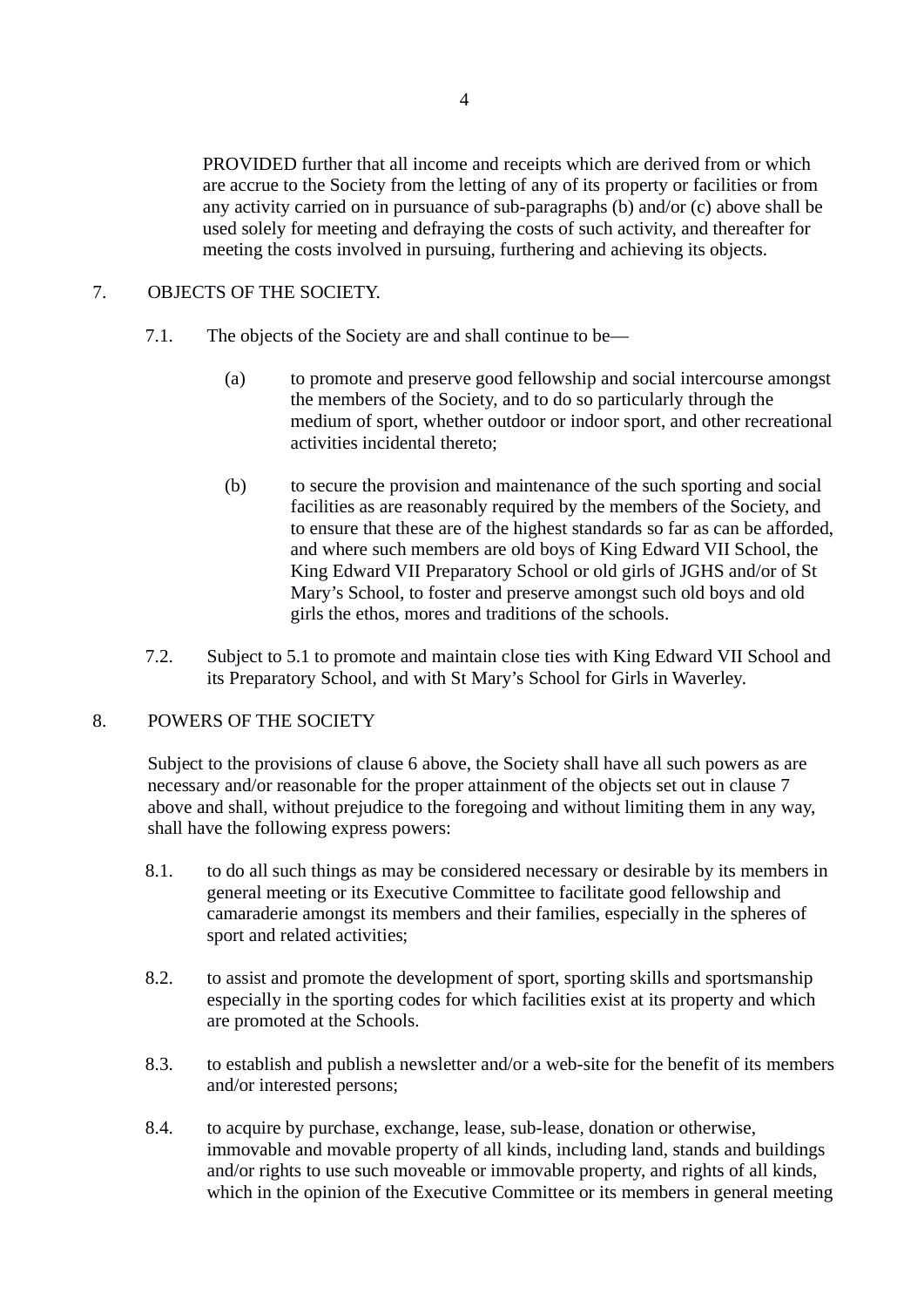calculated to benefit the Society and to advance its objects and to maintain, improve and/or to alter any of the Society's property;

- 8.5. to erect, construct, maintain, improve, alter, manage and control any buildings or other erections on its property or to cause any of the foregoing to be done.
- 8.6. To sell, lease, mortgage, dispose of, give in exchange, turn to account or otherwise deal with all or any part of the property and rights of the Society.
- 8.7. To fulfil all the usual objects of a sport's, social and recreational club, and to hold and arrange or conduct any social functions at any time and to provide refreshments for such functions and generally to buy and sell and deal in all kinds of provisions and refreshments including wines, spirits and malt liquors, and generally to buy, sell and deal in goods and movable property of all kinds provided that such activities are directly related to the sporting, recreational, catering and refreshment facilities provided by the Society.
- 8.8. to institute, conduct, defend, compound or abandon any legal proceedings by or against the Society or its officers, or otherwise concerning the affairs of the Society;
- 8.9. to open bank accounts in the name of the Society and to draw, accept, endorse, make and execute bills of exchange, promissory notes, cheques and other negotiable instruments connected with the business and affairs of the Society, and to have specified and duly authorized employees and/or members of the operate such accounts through and by the use of internet banking facilities;
- 8.10. to invest and deal with any moneys of the Society not immediately required for the purposes of the Society;
- 8.11. to secure the fulfilment of any contracts or engagements entered into by the Society whether by the mortgage of all or any part of the property of the Society or otherwise;
- 8.12. to establish, promote or assist in establishing or promoting, and to subscribe to or become a member of any association or society whose objects are similar or partly similar to the objects of the Society, or the establishment or promotion of which may be beneficial to the Society, provided that no subscription be paid to any such other association out of the funds of the Society except bona fide in furtherance of the interests of the Society;
- 8.13. to support and subscribe to any institution or society which may be for the benefit of the Society or for its employees whether past or present;
- 8.14. to borrow or by other lawful means raise monies and to give security for such monies by the issue of bonds, debentures, debenture stock, bills of exchange, promissory notes or other obligations or securities of the Society or by mortgage of all or any part of the property of the Society;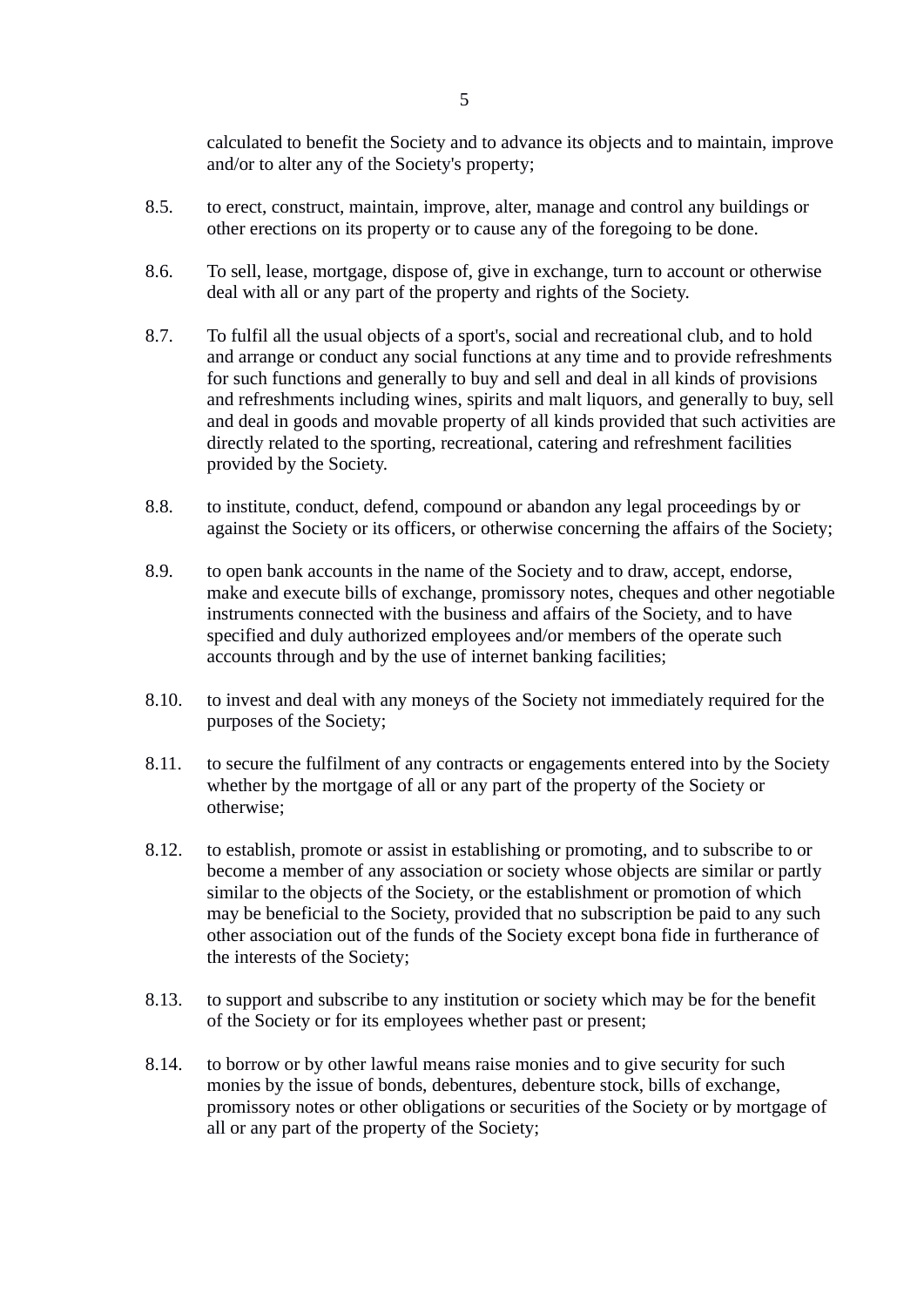8.15. subject to the provisions of clauses both 6 above and 9 below, to make donations, loans, exchanges, and to enter into leases and any other forms of contract whatsoever including sales and purchase of property of any kind whatsoever.

## 9. RESTRICTIONS ON THE POWERS OF THE SOCIETY.

- 9.1 The Society is prohibited from directly or indirectly distributing any of its funds whether surplus to its needs or otherwise to its members or any of them or to any other person other than on the winding-up-up of the Society in terms of clause 42 below.
- 9.2 The Society is prohibited from directly or indirectly remunerating any person excessively having regard to what is generally considered to be reasonable for the service rendered by such person to or on behalf of the Society, nor may such remuneration be determined as a percentage of any amounts received by or accrued to the Society.
- 9.3 The Society is prohibited from amending this constitution in any way that could or might have a bearing on the applicability to it of any tax law without first having submitted the proposed amendment to the Commissioner for the South African Revenue Service ('SARS') for scrutiny, comment and approval.

## 10. CLASSES OF MEMBERS.

- 10.1 There shall be the following categories of paying membership.
	- (a) ORDINARY MEMBERS;
	- (b) COUNTRY MEMBERS;
	- (c) STUDENT MEMBERS;
	- (d) JUNIOR MEMBERS.
- 10.2 There shall be the following categories of honorary members of the Society.
	- (a) HONORARY MEMBERS;
	- (b) HONORARY LIFE MEMBERS;
	- (c) SENIOR LIFE MEMBERS;
	- (d) TEMPORARY HONORARY MEMBERS;
- 10.3. The Executive Committee of the Society may, from time to time inaugurate or establish and define further categories of members and amend categories previously defined.

### 11. QUALIFICATION FOR MEMBERSHIP.

- 11.1 The persons eligible for the various classes of paying membership of the Society shall be as follows:
	- (a) Ordinary members. Any person who has attained the age of 18 (eighteen) years shall be eligible for membership as an ordinary member of the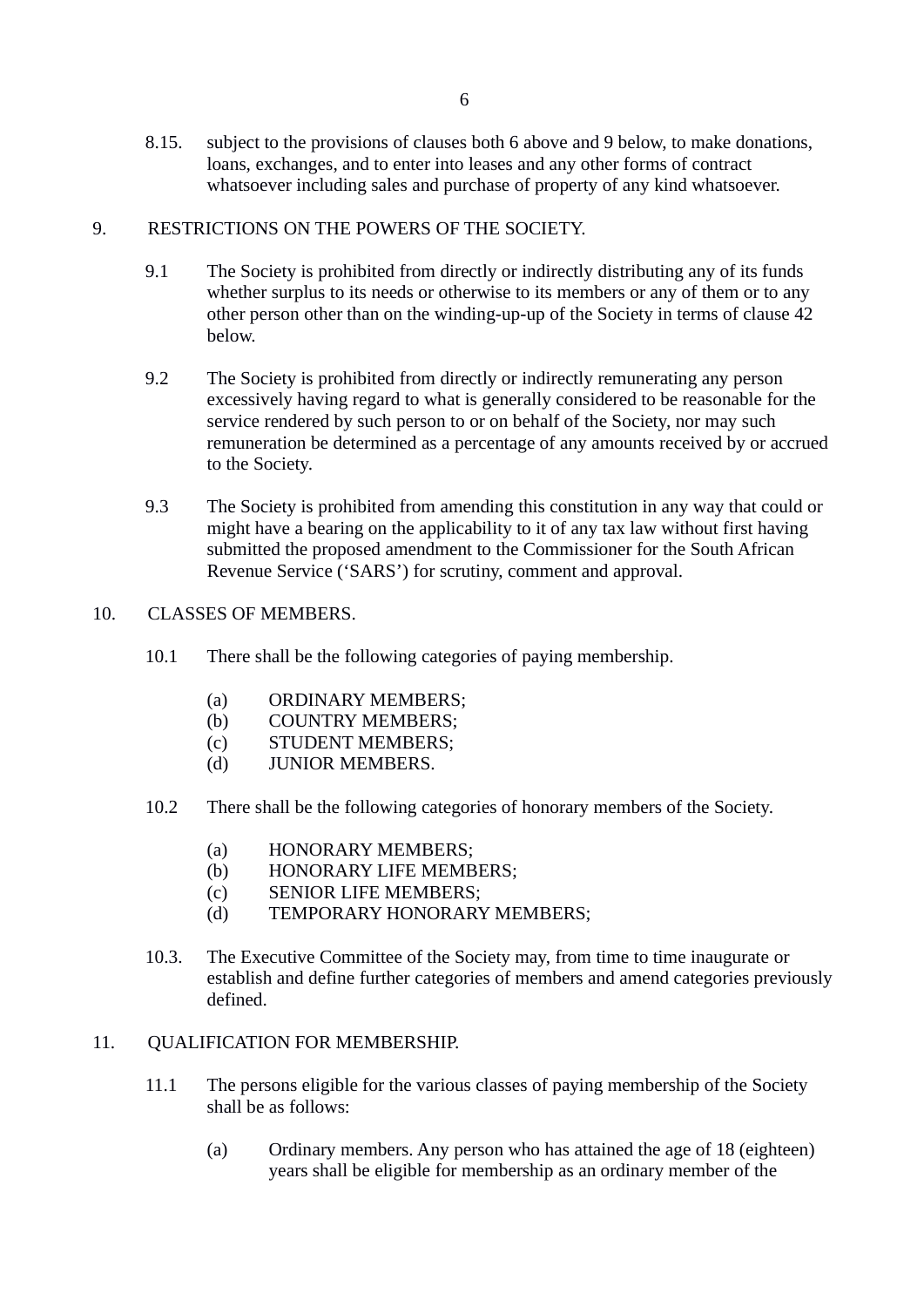Society subject to such conditions as the committee may impose upon such person on election.

- (b) Country members. A person eligible for membership or admitted to membership who does not or will not regularly participate in or make use of the activities and/or facilities of the Society or of any of the Sub-clubs of the Society and who is not ordinarily resident within a radius of 50 kilometres from the Society's clubhouse.
- (c) Student members: Any student under the age of 25 (twenty-five) years shall be eligible to be a student member. Election to such membership shall be in the sole discretion of the committee and subject to such conditions as the committee may impose.
- (d) Junior members: A person eligible for membership or admitted to membership while attending any school as a pupil.
- 11.2 The persons eligible for the various classes of honorary membership of the Society shall be as follows:
	- (a) Honorary Members. Any person, whether or not a member or a person eligible for membership, upon whom honorary membership is conferred at a General Meeting of the Society. Such conferral shall only be done on the recommendation of the Executive Committee and shall be for a specified and limited period.
	- (b) Honorary Life Members. The Society may by the majority vote of the members present at any annual general meeting of the Society and on the proposal and recommendation of the Executive Committee elect that Honorary Life Membership be conferred on the member so proposed and recommended, provided that either the committee of the Sub-club of which such nominee is a member or two members of the Society in good standing shall first have submitted a motivated recommendation in writing, which recommendation shall have been considered by the Traditions Committee who in their consideration shall have taken into account all relevant aspects of the merits of the nominated candidate and whose opinion thereon shall have been conveyed in writing to the chairperson of the Executive Committee.
	- (c) Senior Life Members. A member who has completed fifty years of continuous paid-up membership shall ipso facto become a Senior Life Member of the Society: PROVIDED that —
		- (i) The membership, if continuous, of any member who served in the Armed Forces during World War II and who was exempted from paying subscriptions to the Society during the period of his/her service, shall be regarded as having been paid-up provided that such member resumed paying his/her subscriptions by not later than 31 December 1946;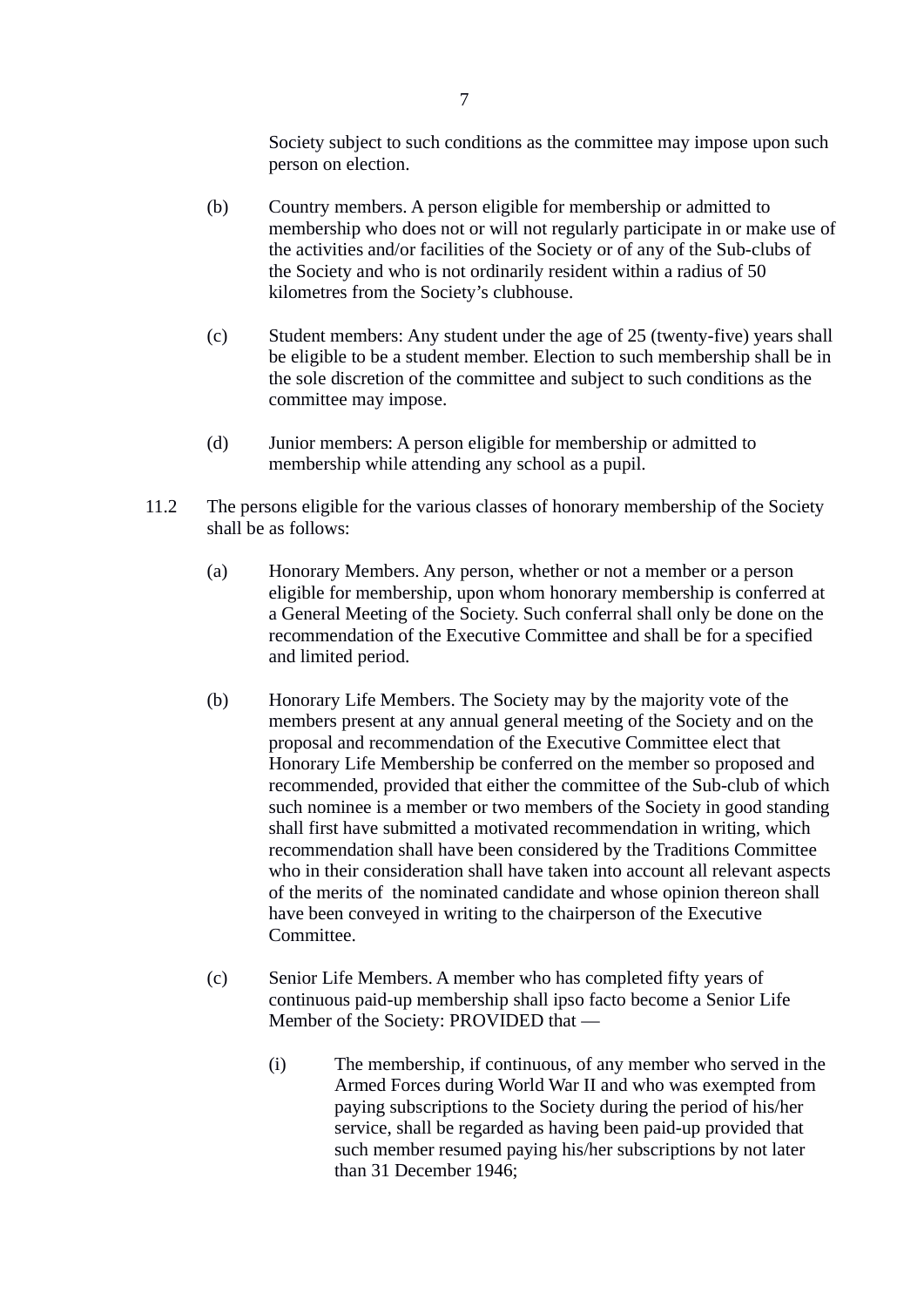- (ii) In calculating the total period of membership of any member who joined the Society as a junior Member after 1 January 1926, the period of his/her junior membership up to the date of leaving school shall count as one-half i.e. two years as a junior member shall count as one year of senior membership;
- (iii) The membership of member shall be regarded as having been continuous and paid-up notwithstanding that
	- such member may have been excused by the Executive Committee from the payment of any current or arrear subscriptions;
	- the membership of such member may have been terminated and thereafter reinstated;

Provided further that in either of the forementioned two events the period for which such member was so excused or in respect of which such a person was not a member, shall not be taken into account in determining the period of 50 years.

The Secretary shall forthwith cause the necessary adjustments to the register of members and the names of such newly created a senior life members shall be recorded in the report of the chairman at the next ensuing annual general meeting.

- (d) Temporary Honorary Members. A person upon whom Temporary Honorary Membership is conferred by the Executive Committee for a limited period of time; provided that no person residing within 15 kilometres from the Society's Clubhouse shall be eligible as an Honorary or Temporary or Reciprocity Member of the Society except where –
	- (i) such person holds a public office or is a bona fide candidate for membership or has conferred some special benefit upon the Society; or
	- (ii) by resolution of the Executive Committee such person is allowed the privileges of membership while engaged in any match, competition or event.

# 12. ELECTION OF MEMBERS.

12.1. A candidate for election as a member within one of the categories of paying membership shall complete an application in writing specifying such particulars as the Executive Committee may from time to time prescribe. The Executive Committee may in its discretion require that the whole or part of the entrance fee then applicable be lodged with the Society as a deposit simultaneously with the lodgement of the application for membership.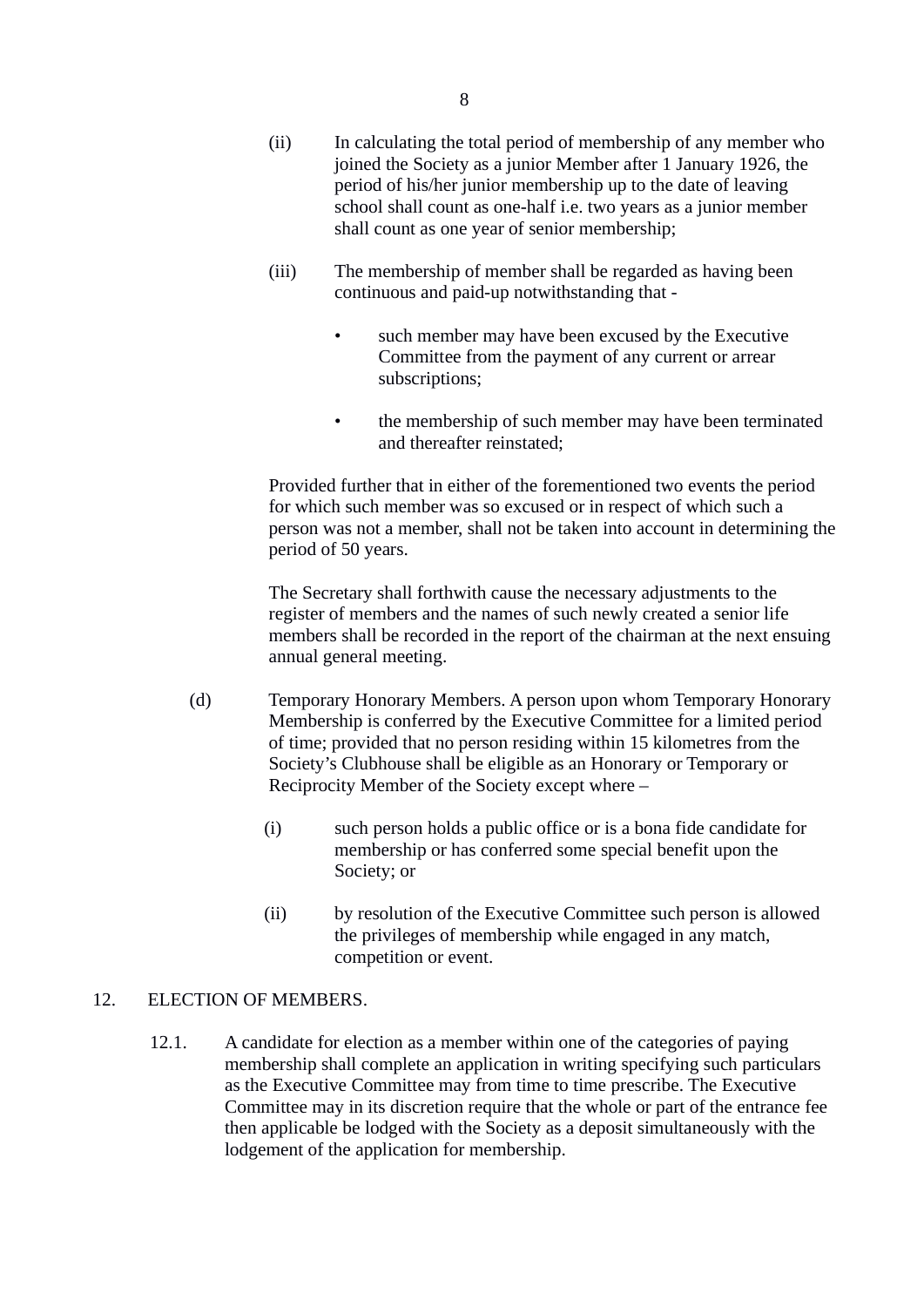- 12.2. The candidate must be proposed by one member of the Society in writing and seconded by another in writing. This application shall be supported in writing by —
	- (a) two members of the Society in good standing; and
	- (b) if such person intends joining any Sub-club within the Society, his/her application shall, in addition, be supported by that Sub-club under the signature of the chairperson and secretary of that Sub-club, duly authorised by resolution of the Sub-club concerned.
	- (c) No member shall under his/her signature propose or second or support any candidate not personally known to him/her.
- 12.3 The candidate's application shall be presented to the Executive Committee by the Society's Secretary within a reasonable time and shall be considered by such Executive Committee at the next meeting.
- 12.4 On any question of admission to membership, past pupils of the Schools shall be entitled to preferential treatment.
- 12.5 The election of members shall be by no fewer that two-thirds of the Executive Committee present and voting.
- 12.6 Upon approval by the Executive Committee the candidate shall immediately begin to enjoy membership of the Society.
- 12.7 Upon approval by the Executive Committee, the candidate's full names and the names of his proposer and seconder, and the name of the recommending Subclub, if any shall be posted on the Society's notice board for at least 21 (twentyone) days.
- 12.8 Any member who wishes to object to a candidate being admitted to membership shall do so in writing and furnish his/her reasons therefor and such written objection shall be delivered or sent to the Secretary.
- 12.9 No rejected candidate shall be proposed again until the expiration of six months from the date of such candidate's last rejection.
- 12.10 If at any time after the election of a candidate it shall appear that such person was elected under a misrepresentation or mistake as to her/his identity or owing to materially incorrect information as to her/his character and position having been given, the Executive Committee shall, within one month after the first ordinary meeting of the Executive Committee of their having learnt of such misrepresentations, mistake or incorrect information, have power to cancel his/her election: provided that no such decision to cancel shall be implemented until the person concern has been given a reasonable opportunity to explain the situation.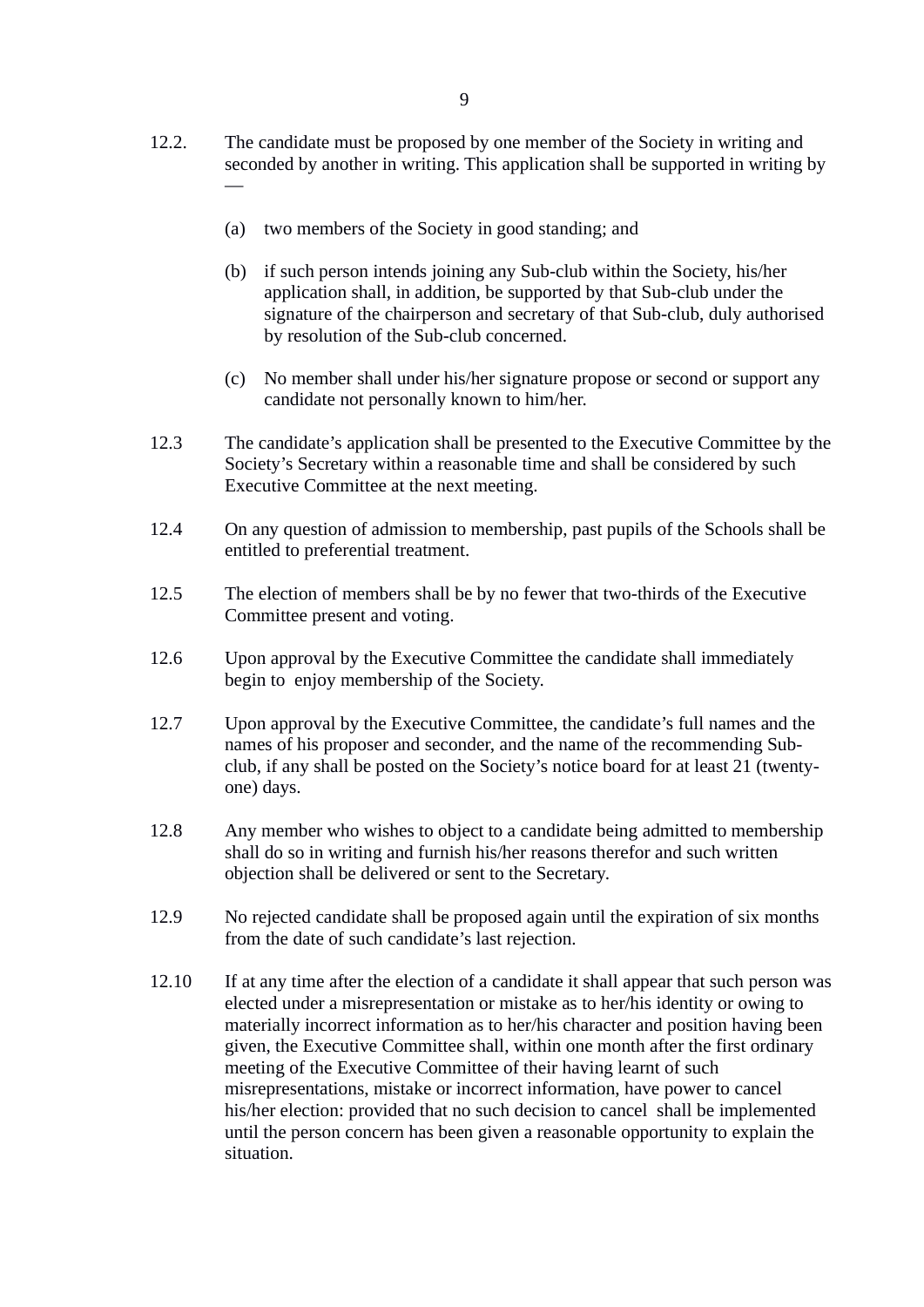The member whose election is thus cancelled shall thereupon cease to be a member and shall have no claim whatsoever against the Society or the Executive Committee for damages, return of entrance fee or subscription or on any grounds whatsoever, but the Executive Committee shall be entitled to make such ex gratia refund of entrance fee or subscription as it may consider proper.

- 12.11 A newly elected member shall, subject to the provisions in Clause 6.1.1, pay his/her entrance fee (or the balance thereof) and subscription forthwith upon being so elected.
- 12.12 The payment by or on behalf of a member of her/his subscription shall be an acknowledgement by or on the part of such member that she/he is bound by the Constitution, rules and by-laws of the Society and all by-laws that have been or may hereafter be made by the Executive Committee, and that she/he shall accept any ruling of the Executive Committee in all cases, and no person shall be absolved from the effects of the constitution and by-laws on the plea of not having received a copy of them or any of them.

### 13. CONDITIONS OF MEMBERSHIP.

- 13.1 Membership of the Society does not and shall not give to any member or any class of members any right, title, interest, claim or demand in or to any of the moneys, property or assets of the Society, but only confers upon such member the privilege of membership and, in pursuance thereof, of entering in and upon the grounds and premises of the Society, and of using the same in accordance with the use to which the same are devoted by the Executive Committee of the Society, and subject to such restrictions and charges as the Executive Committee may from time to time impose, and subject to the by-laws and rules of the Society from time to time in force.
- 13.2 In particular no member (hereafter in this clause referred to as 'the coach') shall undertake the coaching of other persons (whether members of the Society or not) using the facilities of the Society for reward unless such member shall first have concluded an agreement in writing with the Society represented by the Executive Committee or a duly authorized member thereof giving the coach permission to do so and specifying the terms and conditions on which such coaching may be undertaken. This clause shall apply whether or not the coach is a professional coach or otherwise. Also, no member may engage any person who is not a member and who carries on the occupation of coaching for reward, to coach him/her and/or other members of the Society at or using any of the facilities of the Society (which shall be deemed to include facilities on premises hired by or belonging to other persons and to which the Society and its members have rights of user) and no such person may coach for reward without the permission of the Executive Committee in writing first had and obtained, which permission may take the form of a written contract with such coach on such terms and conditions as the Executive Committee my regard as necessary and/or desirable.
- 13.3 The liability of the members of the Society for the debts and obligations of the Society is limited to the payment of the amount of unpaid subscriptions or other moneys owing by them to the Society.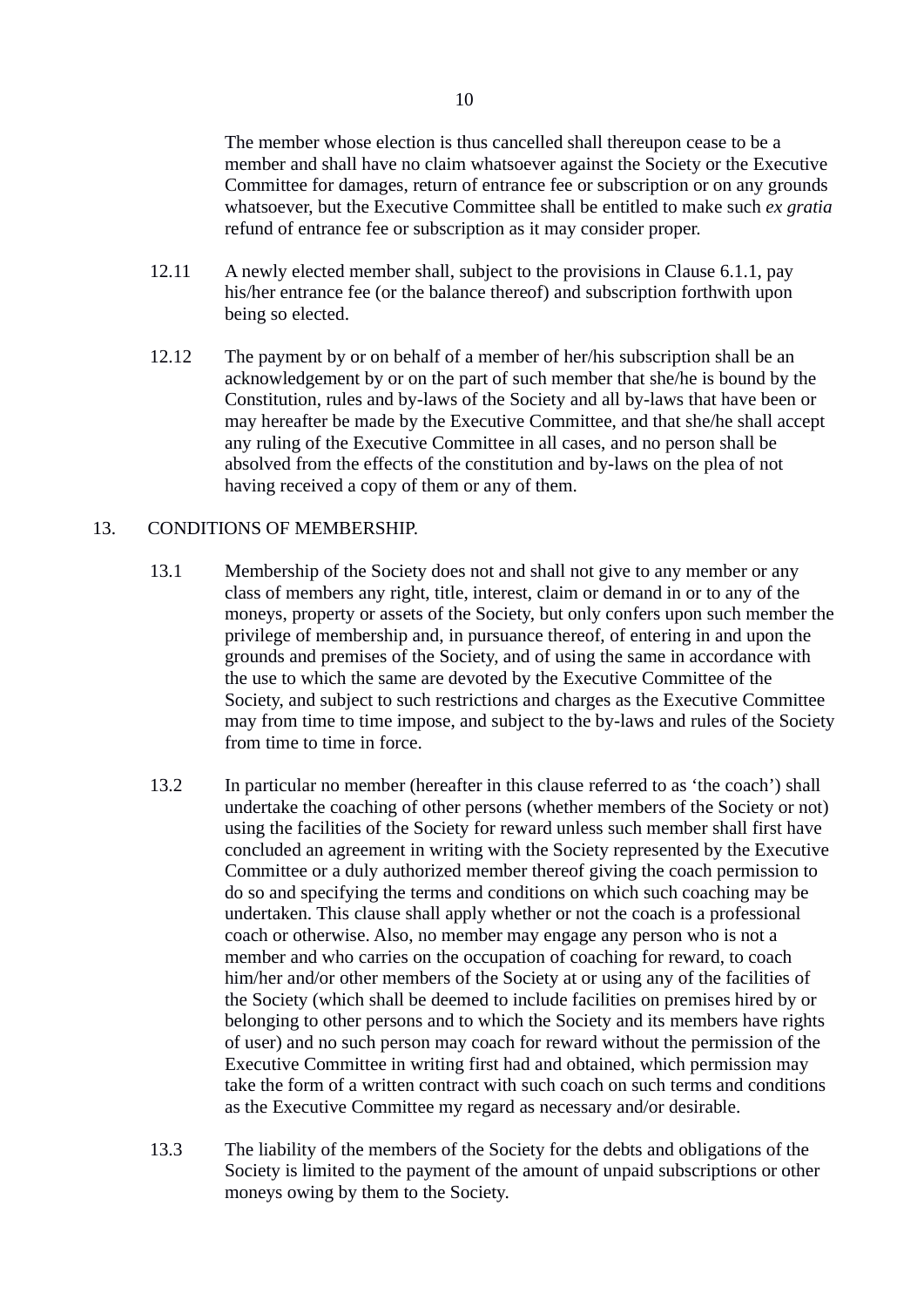- 13.4 Members may not sell or otherwise alienate their membership or rights to membership, and should any member purport to do so it will be regarded as serious misconduct.
- 13.5 The Executive Committee shall have the right to declare the membership list closed from time to time when in the opinion of the Executive Committee the premises or amenities of the Society are unduly congested and in their discretion to raise such closure or under circumstances to close, for any particular period or periods, the membership list in respect of any particular class or classes of members. Notwithstanding such closure, however, the Executive Committee shall have the power to admit to membership any person who in the opinion of the Executive Committee merits preferential treatment.

### 14. RESIGNATIONS.

A member may resign his membership by notice to the Secretary of the Society given prior to the date upon which his/her next subscription becomes due.

#### 15. ENTRANCE FEES.

The entrance fees for the various classes of membership shall be such sums as the committee may from time to time determine and such fees shall be paid with the lodging of the application for membership and if not so paid, the application shall be invalid ; provided that teachers, administrative and secretarial staff on the permanent staff at any of the Schools or who are teachers on the temporary staff and have been so for a period of at least one year and the spouse of such a staff member shall be excused from paying the entrance fee, provided further that upon termination of such teaching appointment, the member (and spouse, if such spouse has also become a member) shall pay the applicable entrance fee in order to continue in membership unless excused from doing so by the Executive Committee.]

#### 16. SUBSCRIPTIONS.

The annual subscription for membership in any class shall be such sum as the Executive Committee may from time to time determine which charges shall forthwith be recorded and published in the by-laws.

### 17. PAYMENT OF SUBSCRIPTIONS.

- 17.1 All subscriptions shall become due on the first day of September in each year.
- 17.2 No member who has not paid his subscription within [3] months after it has become due shall be allowed to continue as a member while her/his subscription is unpaid, and any such person shall forthwith cease to be a member of the Society, without notice, and her/his name shall be erased from the register of members.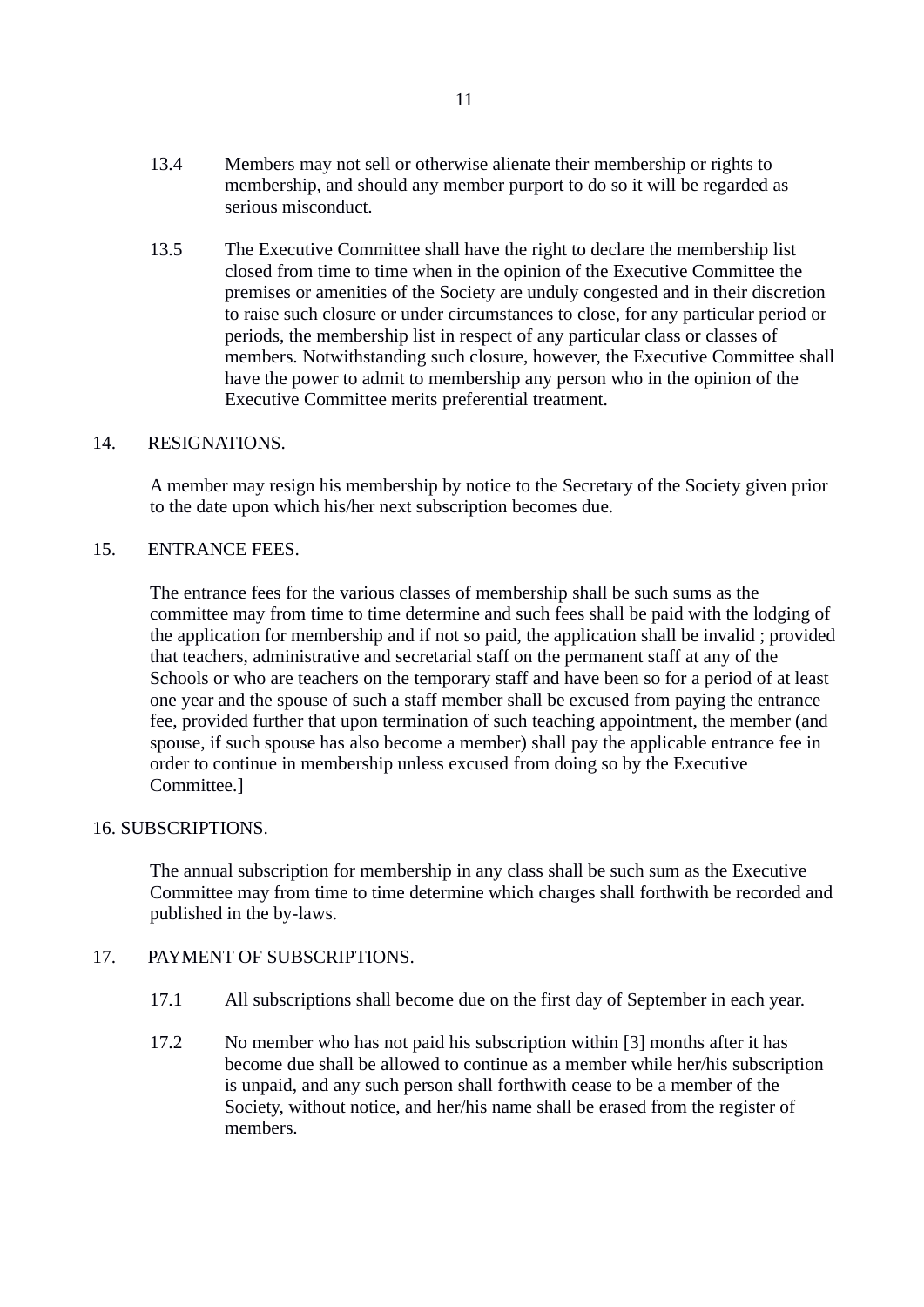## 18. REINSTATEMENT AND READMISSION OF MEMBERS, AND TRANSFER IN CLASS.

- 18.1 The Executive Committee may reinstate a defaulting member on payment by such person of all arrear subscriptions and any other amounts owing by that member to the Society , on such conditions as the committee may deem fit.
- 18.2 The committee shall have power to readmit a member, who for any reason has relinquished membership of the Society , on such terms and conditions as the committee shall determine in each particular case.
- 18.3 A member of any class of membership may, on making written application to or with the consent and approval of the committee, transfer from one class of membership to another as from the commencement of any financial year. Such change of membership from one class to another shall be upon such terms and conditions as the committee in its sole discretion may impose. Student members who wish to obtain any other class of membership shall make application for membership as in these rules provided.

## 19. REGISTER OF MEMBERS.

- 19.1 All members shall communicate their home address, postal address (where different) business address (where applicable) and their e-mail addresses from time to time to the Secretary who shall keep a register of the names of members and of their addresses.
- 19.2 General Society notices to the entire membership shall be posted on the notice board provided for that purpose at the Society's premises.
- 19.3 Delivery of all notices, other than general Society notices, to members, shall be validly made if posted to the addresses furnished by them respectively. Should any member fail to provide an address in terms of this rule, special notices to such member shall be properly delivered if placed on the Society's notice board.

# 20. THE EXECUTIVE COMMITTEE

- 20.1. The Executive Committee of the Society shall comprise not fewer than 7 (seven) persons as follows: –
	- (a) the President of the Society (as an ex officio member if not already an elected or coopted Member of the Executive Committee);
	- (b) the Principal of the King Edward VII School, (who, if not already a member of the Society shall ex officio be deemed to be an Ordinary Member of the Society for the duration of his/her office as principal;
	- (c) The Principal of King Edward VII Preparatory School (who, if not already a member of the Society shall ex officio be deemed to be an Ordinary Member of the Society for the duration of his/her office as principal); and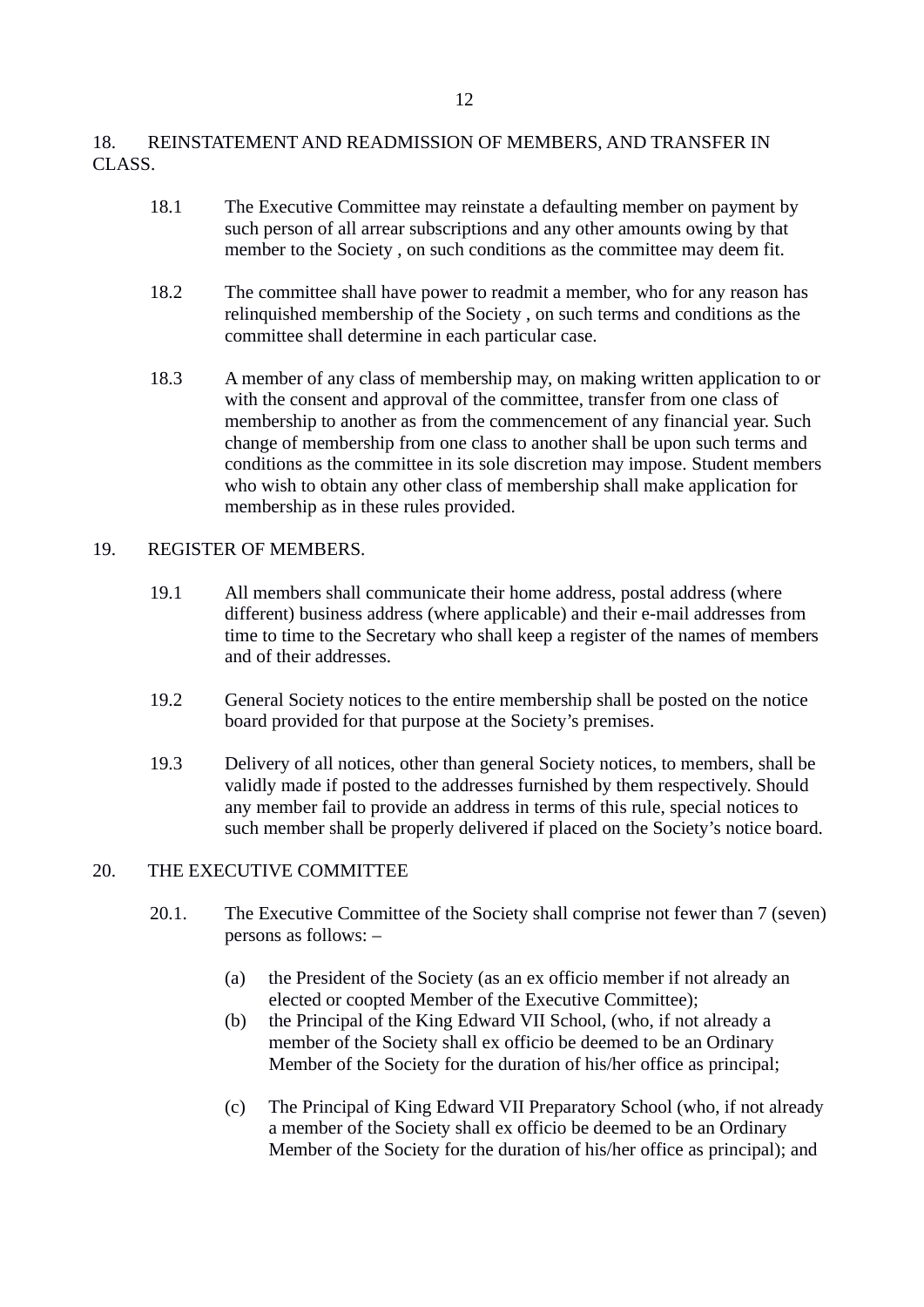- (d) six other members of the Society of whom at least four shall have been pupils of the Schools.
- 20.2. The Executive Committee shall have power and authority to co-opt such other members of the Society on to the Executive Committee as they think fit.

## 21. THE PRESIDENT OF THE SOCIETY.

- 21.1 The President of the Society shall be a member of the Society of not less than five years of consecutive membership if a past pupil of the School, or of not less than ten years of consecutive membership if not a past pupil of the School.
- 21.2 The President shall be elected by an electoral college consisting of the Executive Committee of the Society and the Chairpersons of the Sub-Clubs of the Society, from nominations submitted by members of the Society.
- 21.3 The election shall be held during November each year and the President elected shall hold office for one calendar year from the first year of January following.
- 21.4 No member may be elected as President for more than five successive terms of office but may thereafter again be so elected.
- 21.5 No person may accept nomination or appointment as the President if to his knowledge he is ineligible or disqualified from being a director of companies in terms of section 69 (8) of the Companies Act No. 71 of 2008.

### 22. ELECTION OF THE MEMBERS OF THE EXECUTIVE COMMITTEE.

- 22.1 Members of the Executive Committee shall be elected by members of the Society the Annual General Meeting of the Society each year.
- 22.2 At each Annual General Meeting of the Society three of the members of the Executive Committee shall retire from office. The President of the Society and the principals of the schools shall not be subject to retirement or rotation.
- 22.3 The members of the Executive Committee to retire in every year shall be those who have been longest in office since their last election, but as between persons who became members of the Executive Committee on the same day those to retire shall, unless they otherwise agree among themselves, be determined by lot. Such retiring members shall automatically be eligible for re-election without nomination.
- 22.4 Any nomination of a candidate for election as a member of the Executive Committee shall be in writing signed by two members of the Society and shall be delivered to the Secretary not later than thirty days prior to the Annual General Meeting at which the election is to take place. Retiring members of the Executive Committee shall be eligible for re-election without nomination.
- 22.5 The names of members so nominated or eligible for re-election shall be published in the notice convening the General Meeting.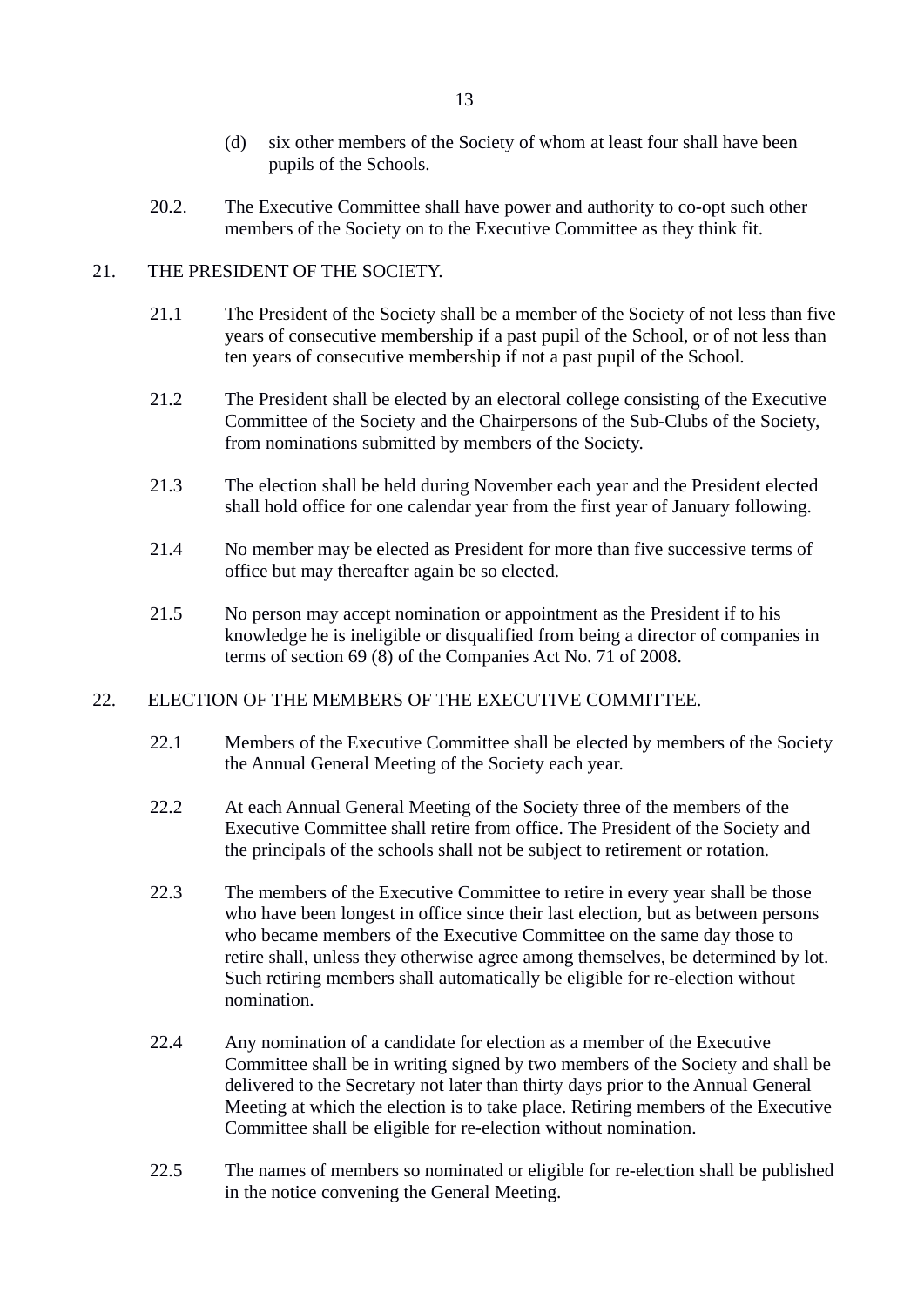- 22.6 If, at the Annual General Meeting, there are not more candidates eligible for election to the Executive Committee than there are vacancies to be filled, the chairperson of such meeting shall announce the names of such candidates and declare them to be duly elected to the Executive Committee. If there are more nominated candidates than the number of vacancies, the election shall be by ballot or in such manner as the chairperson of the meeting shall direct, but no member shall vote for a greater number of candidates than there are vacancies to be filled. If any member shall do so, his/her votes shall not be counted.
- 22.7 The Executive Committee shall, at the first meeting after its election, elect one of its number to act as chairperson and another of its members as vice-chairperson for its term of office. The persons so elected shall be the chairperson and vicechairperson of the Society. Should the chairperson or vice-chairperson not be present at any meeting of the Executive Committee, those present shall elect a chairperson of such meeting.
- 22.8 The chairperson of any meeting shall have a casting vote in addition to his own.

# 23. MANAGEMENT OF THE AFFAIRS OF THE SOCIETY AND POWERS & FUNCTIONS OF THE EXECUTIVE COMMITTEE

The entire management and control of the Society shall be vested in the Executive Committee and the Executive Committee shall have full power and authority to do any act, matter or thing which could or might be done by the Society except as otherwise specially provided in this Constitution, and without in any way limiting such powers and authorities, the Executive Committee shall have the following special powers:

- 23.1 To make, vary and repeal by-laws and rules for carrying out the provisions contained in this Constitution, for the management of the affairs and the use of the premises of the Society by its members, and generally for all matters connected with the Society, provided that such by-laws and rules do not conflict with this Constitution.
- 23.2 To acquire any movable or immovable property for the Society calculated to benefit the Society and to advance its objects.
- 23.3 To secure the fulfilment of any contracts or engagements entered into by the Executive Committee by mortgage or charge of all or any part of the property of the Society or in such other manner and under such conditions as it may think fit.
- 23.4 To sell, lease, alienated or otherwise dispose of any part or parts of the movable or immovable property of the Society as it may think most beneficial to the Society, and to apply the consideration arising therefrom as it may think most advantageous to the Society.
- 23.5 To appoint, and at its discretion, remove or suspend such attorneys, agents, secretaries, officers, clerks and servants for permanent, temporary or special services, as it may think fit, and to invest them with such powers as it may think expedient, and to determine their duties and fix and vary their salaries or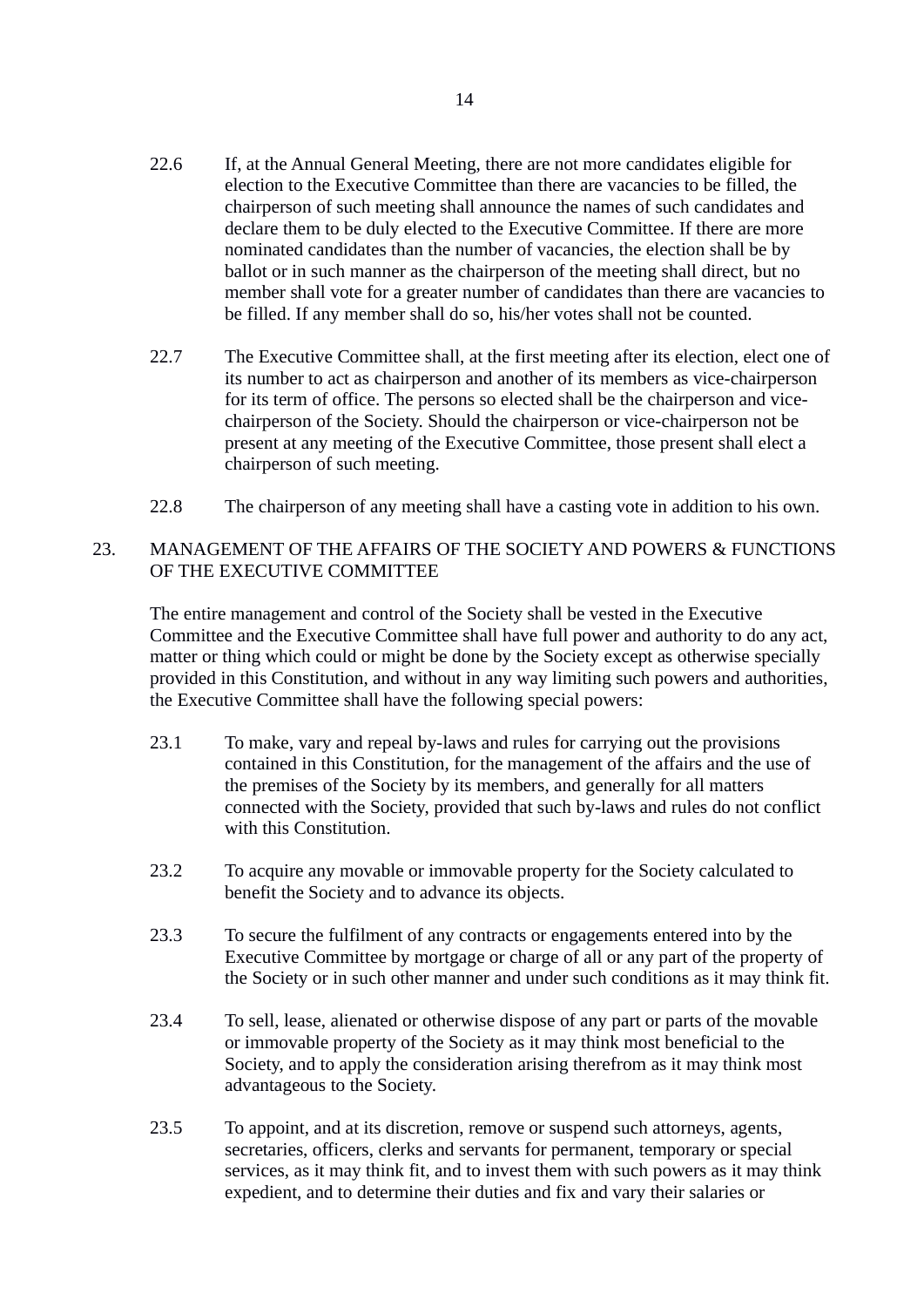emoluments (if any), and to require security in such instances and to such amounts as it may think fit.

- 23.6 To institute, conduct, defend, compound or abandon any legal proceedings by and against the Society, or its officers or otherwise, concerning the affairs of the Society; and also to compound and allow time for payment or satisfaction of any debts due to the Society, and of any claims or demands by the Society.
- 23.7 To refer any claim or demand by or against the Society to arbitration, and to give effect to or refuse to give effect to the award.
- 23.8 To make and give receipts, releases and other discharges for moneys payable to the Society, and for the claims and demands of the Society, and except where otherwise provided in these rules, such receipts shall be signed by the Secretary or such person lawfully acting in the place of such Secretary.
- 23.9 To open one or more banking accounts in the name of the Society and to operate on and overdraw the same, and to draw, accept, endorse, make and execute bill of exchange, promissory notes, cheques and other negotiable instruments connected with the business of the Society. Such bill of exchange, cheques and other negotiable instruments shall be signed by any two signing officials designated from time to time by the Executive Committee.
- 23.10 To invest and deal with any moneys of the Society not immediately required for the purposes of the Society upon such securities and on such terms as it may think fit, and from time to time to vary or realise such investments.
- 23.11 To borrow or raise money in such manner as it may think fit and in particular by the issue of debentures or debenture stock, upon such terms and conditions as it may think fit, and as security for any moneys so borrowed or raised, to mortgage, pledge or charge to whole or any part of the property, assets or revenue of the Society, present or future, upon such terms and conditions as it may think fit.
- 23.12 To negotiate, stipulate for, grant and arrange reciprocity between the Society and any other club or association.
- 23.13 To establish or support or aid in the establishment and support of associations, institutions, trust funds and conveniences calculated to benefit the Society or employees of the Society or the dependants or connections of such persons, and to grant pensions and allowances, and to make payments towards insurances, and to subscribe or guarantee money for charitable or benevolent objects, or for any exhibitions, or for any public, general or useful objects.
- 23.14 To grant consent to persons not members of any class to use the Society's property or to enter the grounds or buildings used or owned by the Society upon such terms as it may think fit or at its discretion, to refuse consent.
- 23.15 To hold sporting tournaments or social functions, or to permit and grant permission for the holding of sporting tournaments and functions at or on the Society's premises, and to make and impose charges for entrance or admission to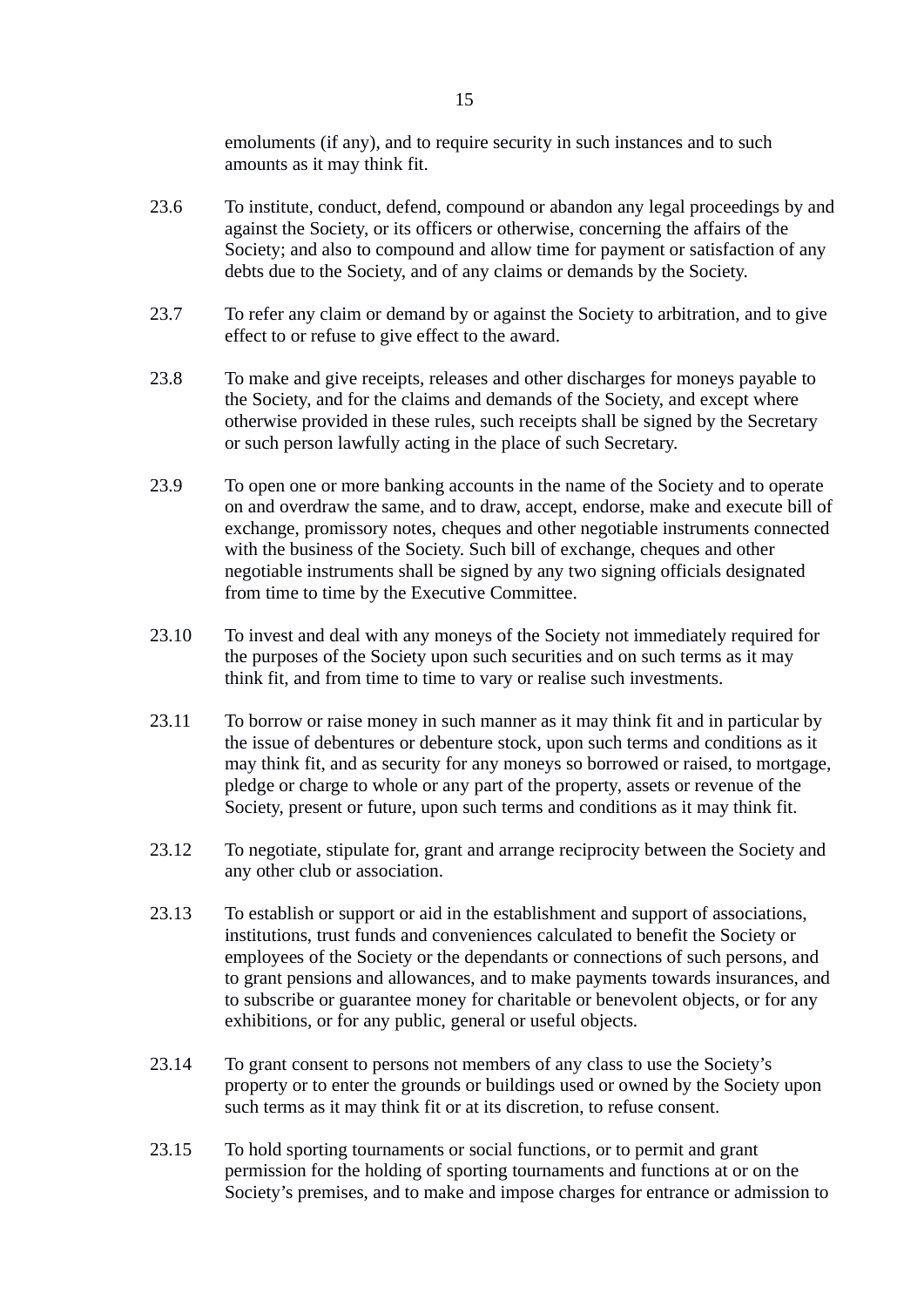the Society's grounds or property or elsewhere against any members or any class or classes or other persons on such occasions, or to set aside the Society's grounds or premises or any part thereof for a limited time for any special purpose whatsoever.

- 23.16 To enter into contracts with clubs or outside bodies or associates for the promotion of sport and for any other purpose incidental to the Society's objects.
- 23.17 To insure any servant or employee of the Society against any risk whatsoever, and to insure or procure the insurance of any property of the Society (either movable or immovable) against any risk whatsoever.
- 23.18 The Executive Committee shall have the power to appoint sub-committees for any purpose and to delegate to such sub-committees the functions and powers of the Executive Committee relating to the same, provided that any sub-committee so appointed shall include no fewer than one member of the Executive Committee and a member of the Executive Committee shall be the chairperson of the sub-committee.

## 24. DISCRETIONARY POWERS OF THE EXECUTIVE COMMITTEE.

The Executive Committee may in its discretion:

- 24.1 When justified by special circumstances grant partial or full rebates of entrance fees in such categories or age groups as the Executive Committee may determine to an applicant who was a pupil at the School.
- 24.2 Authorise the payment of entrance fees and subscriptions in instalments.
- 24.3 Authorise a reduction in the initial subscription payable in respect of any year where an applicant has applied for membership during the currency of that year.
- 24.4 On application by a member to convert his class of membership to membership of any other class to which he or she is eligible, in which event the member in question shall pay the additional amount required to bring his or her entrance fee and subscription to that of the class concerned unless he has already paid the then applicable entrance fee at any earlier stage.
- 24.5 Determine that the subscription of any particular member or members fall due on a date other than the date fixed above.
- 25. RESTRICTIONS ON THE POWERS OF THE EXECUTIVE COMMITTEE. The powers of the Executive Committee as set out in the preceding clauses are expressly declared to be subject to the following restrictions:

The Executive Committee shall not have the power or authority —

25.1 to dispose of the whole or a substantial part of the movable and immovable property of the Society unless such disposal is sanctioned by a resolution passed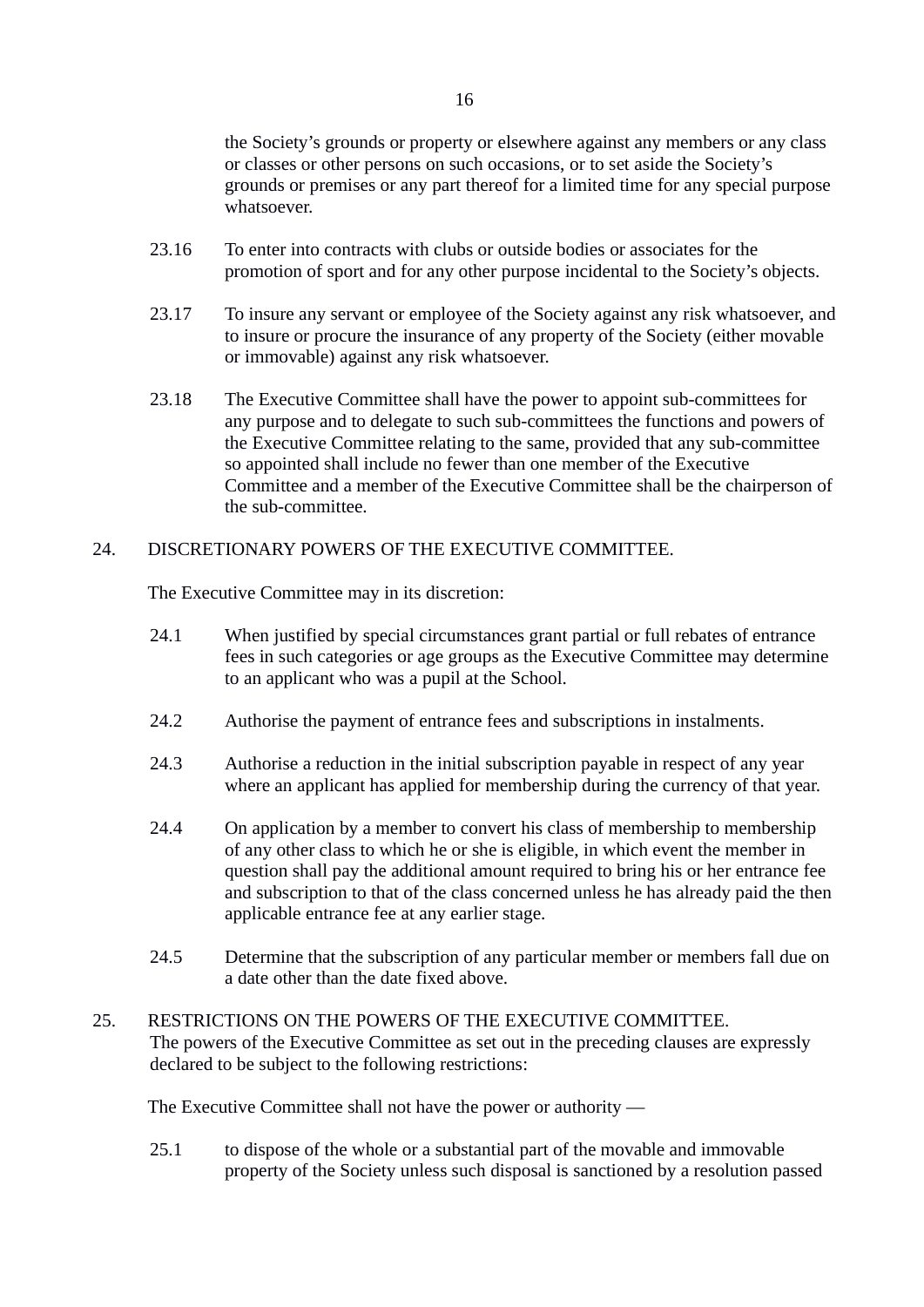17

by a majority of not less than two-thirds of the votes of the members present at a Special General Meeting called for that purpose;

- 25.2 without the prior sanction of the members of the Society in General Meeting to
	- (a) to enter upon or commit the Society to any project or transaction calculated to involve the Society in an expenditure of a capital nature exceeding R100 000,00 (One Hundred Thousand Rand); or
	- (b) to mortgage, pledge or otherwise encumber any portion of the property or assets of the Society for an amount exceeding R100 000,00 (One Hundred Thousand Rand); or
	- (c) to sell, exchange or otherwise dispose of in any one transaction any portion of the property or assets of the Society exceeding R100 000,00 (One Hundred Thousand Rand).

## 26. ACCOUNTS AND AUDITORS

—

- 26.1 The Executive Committee shall ensure true accounts are kept of the sums of money received and expended by the Society, and the matters in respect of which such receipts and expenditure take place, and of the assets, credits and liabilities of the Society.
- 26.2 The Society's financial year shall end on 31st day of August each year.
- 26.3 At each Annual General Meeting, the Executive Committee shall lay before the Society a statement of the income and expenditure and a Balance Sheet containing particulars of the assets and liabilities of the Society made up to the 31st day of August preceding the meeting.
- 26.4 Every such statement and Balance Sheet shall be accompanied by a report of the Executive Committee as to the state and condition of the Society. The statement, Balance Sheet and report shall be signed by the Chairperson and one other member of the Executive Committee.
- 26.5 The Society shall appoint Auditors whose duty it shall be to audit the books and accounts of the Society, and who shall hold office until such time as the Auditors resigns or be replaced by a resolution of an Annual General Meeting of the Society.
- 26.6 No officer of the Society shall be eligible during the continuance of their office for the post of Auditor.
- 26.7 At least once a year the records and accounts of the Society shall be examined and correctness of the financial statements including the Balance Sheet before referred to shall be ascertained by the Auditors.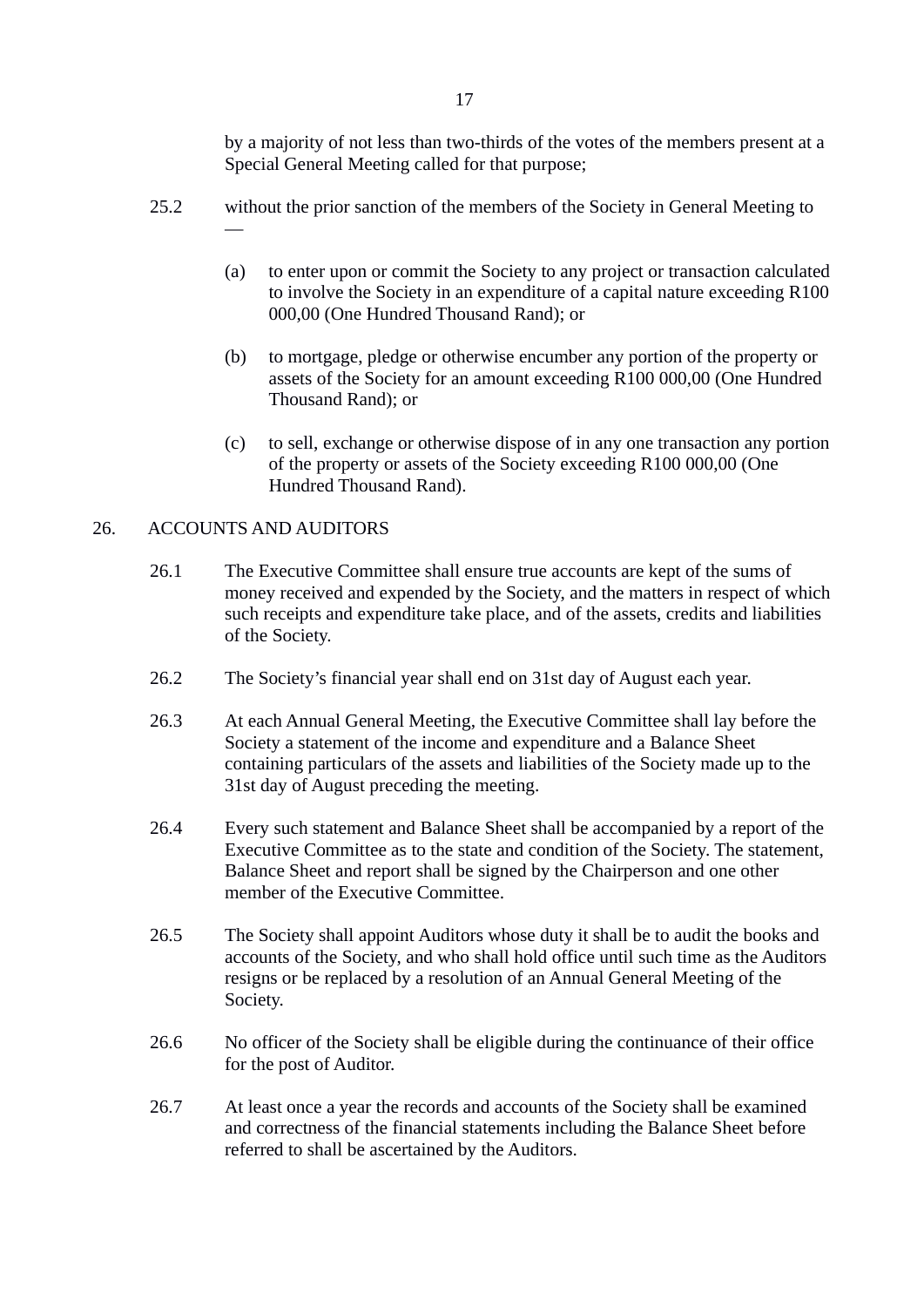- 26.8 The Auditors shall be supplied with copies of the financial statements including the statement of income and expenditure and Balance Sheet intended to be placed before the Annual General Meeting. The Auditors shall make an audit report available to the members on the financial statements, and in every such report, the auditors shall state whether in their opinion, the financial statements give a true and fair view of the financial position of the Society, and of its financial performance and its cash flows for the year under review in accordance with the relevant South African accounting and auditing standards and such report shall be laid before the Annual General Meeting.
- 26.9 Every account of the Society, when audited and approved by an Annual General Meeting, shall be deemed conclusively correct and shall not be restated, except if a material error or omission is discovered within three months next after the approval thereof by the Executive Committee or a member of the Society. The restated financial statements shall be forthwith presented at a Special General Meeting for approval after the auditors have been advised of the restatement of the financial statements and modification of the audit opinion has been considered.

### 27. MEETINGS OF THE EXECUTIVE COMMITTEE : QUORUM, ATTENDANCE AT, VACANCIES IN AND VOTING ON THE EXECUTIVE COMMITTEE

- 27.1 The Executive Committee shall meet at such times and as often as it thinks fit, but there shall not be a lapse of more than seventy days between any two consecutive meetings. Meetings may be conducted in person or over the internet through e-mail or other platform.
- 27.2 Three members shall be a quorum at the Executive Committee Meeting, except where otherwise provided by these rules.
- 27.3 In the event of an equality of votes at a meeting of the Executive Committee of the Society, the Chairperson shall have a second or casting vote.
- 27.4 Any vacancies occurring in the Executive Committee shall be filled by the Executive Committee with all reasonable promptitude by electing a member to fill such vacancy. Such member shall, in addition to the three persons who retire by rotation, retire at the next Annual General Meeting but shall be eligible for reelection without nomination. Thereafter, if elected, such member shall hold office for the period and on the same terms as the member whose vacancy he filled.
- 27.5 The Executive Committee shall have power to act notwithstanding any vacancy or vacancies on the Executive Committee, but if and so long as the number of members of the Executive Committee falls below six, the Executive Committee may act for the purpose of increasing its number to ten or of convening a General Meeting of members, but for no other purpose.
- 27.6 The Executive Committee may grant leave of absence from meetings to its members for a period not exceeding six months.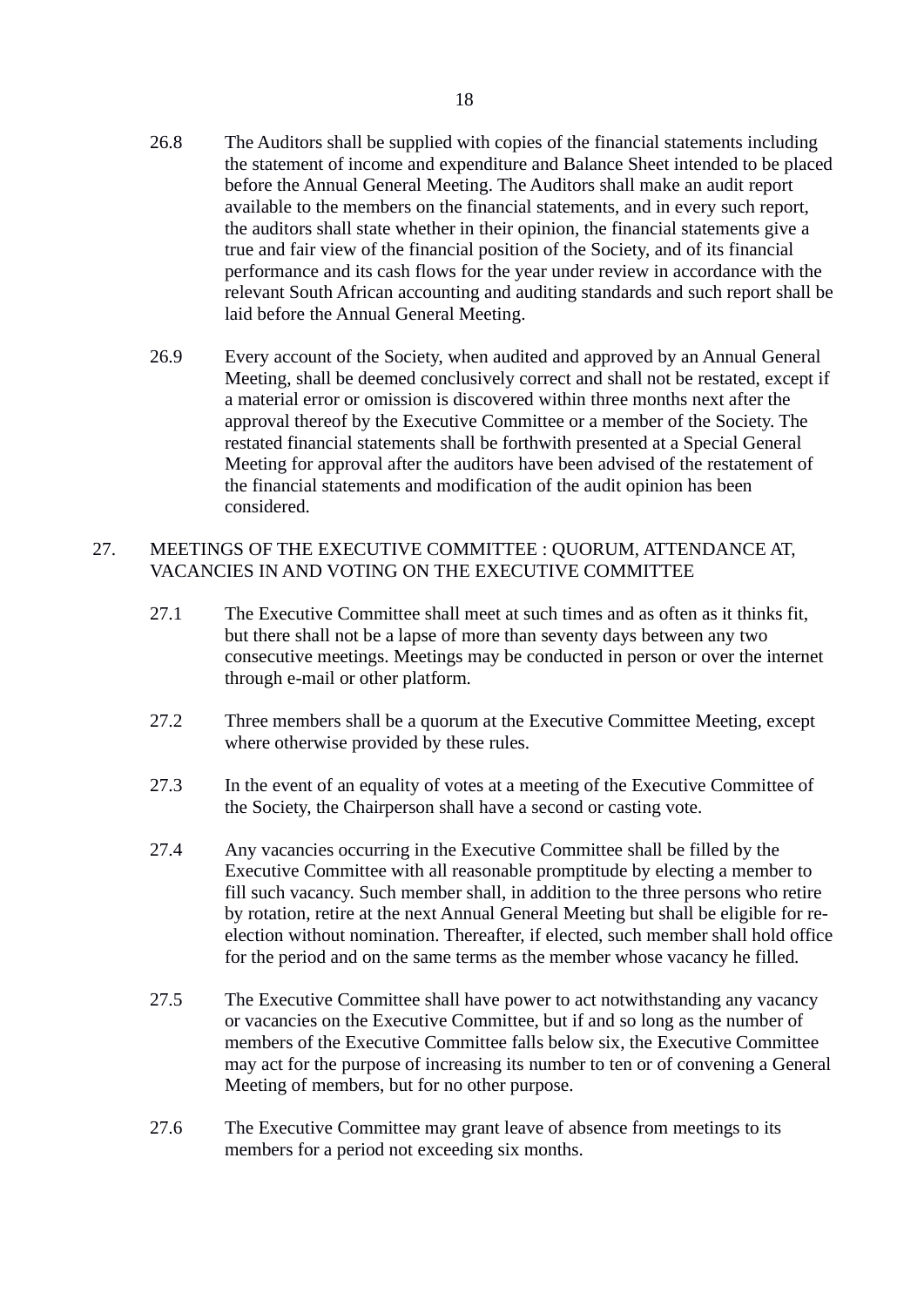#### 28 TERMINATION OF OFFICE OF EXECUTIVE COMMITTEE MEMBERS.

Any member of the Executive Committee absenting him/herself from three consecutive meetings without leave of absence shall ipso facto cease to be a member of the Executive Committee. The record of attendances at meetings of each member of the Executive Committee during the year shall be reported to members at the Annual General Meeting.

The provisions of this sub-clause shall not apply to the President of the Society or to any of the Principals while he/she is an ex officio member.

### 29. ANNUAL GENERAL MEETINGS OF THE SOCIETY.

- 29.1 The annual general meeting of members of the Society shall be held at such time and on such date as the Executive Committee may determine but by no later than 12 December of each year.
- 29.2 Notice of the date and time for the holding of the annual general meeting shall be given in accordance with the provisions of clause 4.7 provided that
	- (a) in the case of notices posted to the postal address of members Such notice shall be sent or posted at least 21 from days before the date fixed for the holding of such meeting and
	- (b) in the case notices sent by e-mail shall be sent at least 14 days before the date fixed for the meeting ; and
	- (c) the posting of the notice to that effect on the principal notice board at the Society's clubhouse shall be effected at least 14 (fourteen) days before the date fixed for the meeting.
- 29.3 The omission to send by e-mail any such notice to any member shall not invalidate the holding of the meeting, or the passing of any resolution at that meeting.
- 29.4. Subject to clause 28.5 below, notice of the terms of any resolution which any member wishes to propose at an annual general meeting must be signed by at least two members and lodged with the Secretary, at least [14] days before the date fixed for such meeting. The notice and the terms of such proposed resolution shall be sent by e-mail or, in the case of members who do not have email, by post to their addresses and has recorded in the register of members not less than 10 days prior to the appointed date of the meeting.
- 29.5. Notice of any proposed resolution adding to, repealing or amending any of the provisions of this constitution shall be given as provided in clause 39 below.

### 30. PROCEEDINGS AT ANNUAL GENERAL MEETINGS.

The business to be conducted at an annual general meeting shall be :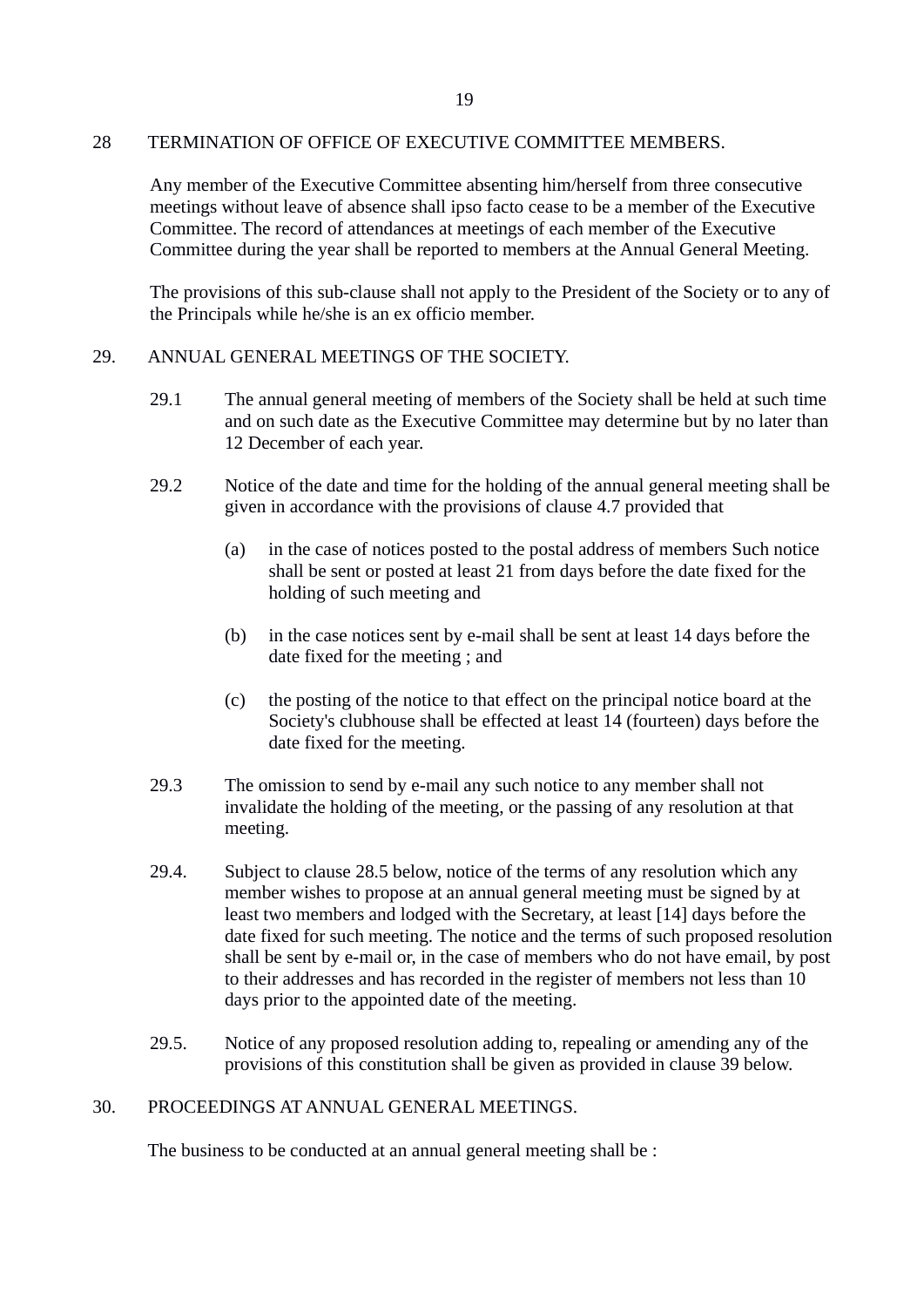- 30.1 to receive and consider reports by the Chairperson on the affairs of the Society, and by the President of the Society;
- 30.2 to receive and consider a report by the member of the Executive Committee responsible for the financial affairs of the Society who shall present the audited delete annual financial statements for the preceding financial year;
- 30.3 to consider and pass, with or without amendment, or reject any and all resolutions of which due notice has been given and which have been validly submitted to the meeting concerning the affairs of the Society;
- 30.4 To elect any Honorary Life Member proposed by the Executive Committee;
- 30.5 to elect members to the Executive Committee to fill the vacancies for the ensuing year;
- 30.6 to consider and discuss any other pertinent matter as may in the discretion of the Chairperson be appropriately raised under general.

## 31. SPECIAL GENERAL MEETINGS.

- 31.1 The Executive Committee may at any time, through the Secretary, call a special general meeting of members by giving not less than 14 days notice specifying the object or objects for which the meeting is called.
- 31.2 The Secretary shall convene a special general meeting of members of the Society upon receiving a requisition in that behalf signed by not less than 25 members of the Society. Upon receipt of such a requisition the Secretary shall give due notice to all members by e-mail or, in the case of members who do not have an e-mail address, by post. The omission to send by e-mail or by post any such notice to any member shall not invalidate the holding of the meeting, or the passing of any resolution thereat.

### 32. VENUE OF AND QUORUM AT GENERAL MEETINGS.

- 32.1 All general meetings shall be held at the Society's headquarters save that if, in the considered opinion of the executive committee there are special and/or unusual circumstances, a general meeting may be held at such other venue as the Executive Committee may decide.
- 32.2 The quorum for a general meeting called by requisition, or one at which it is contemplated that a proposed amendment to this constitution be considered (whether such meeting be a special general meeting or an annual general meeting) shall be 20 (twenty) paid up ordinary members in good standing and entitled to vote and Honorary Life Members PROVIDED THAT, should no quorum be present within 20 min of the time fixed for the meeting, the meeting shall, in the case of a special general meeting called by requisition of members, be finally resolved ; and the case of an Annual General Meeting or a Special General meeting called by the Executive Committee be adjourned to the same day and hour in the following week, and at such adjourned meeting the members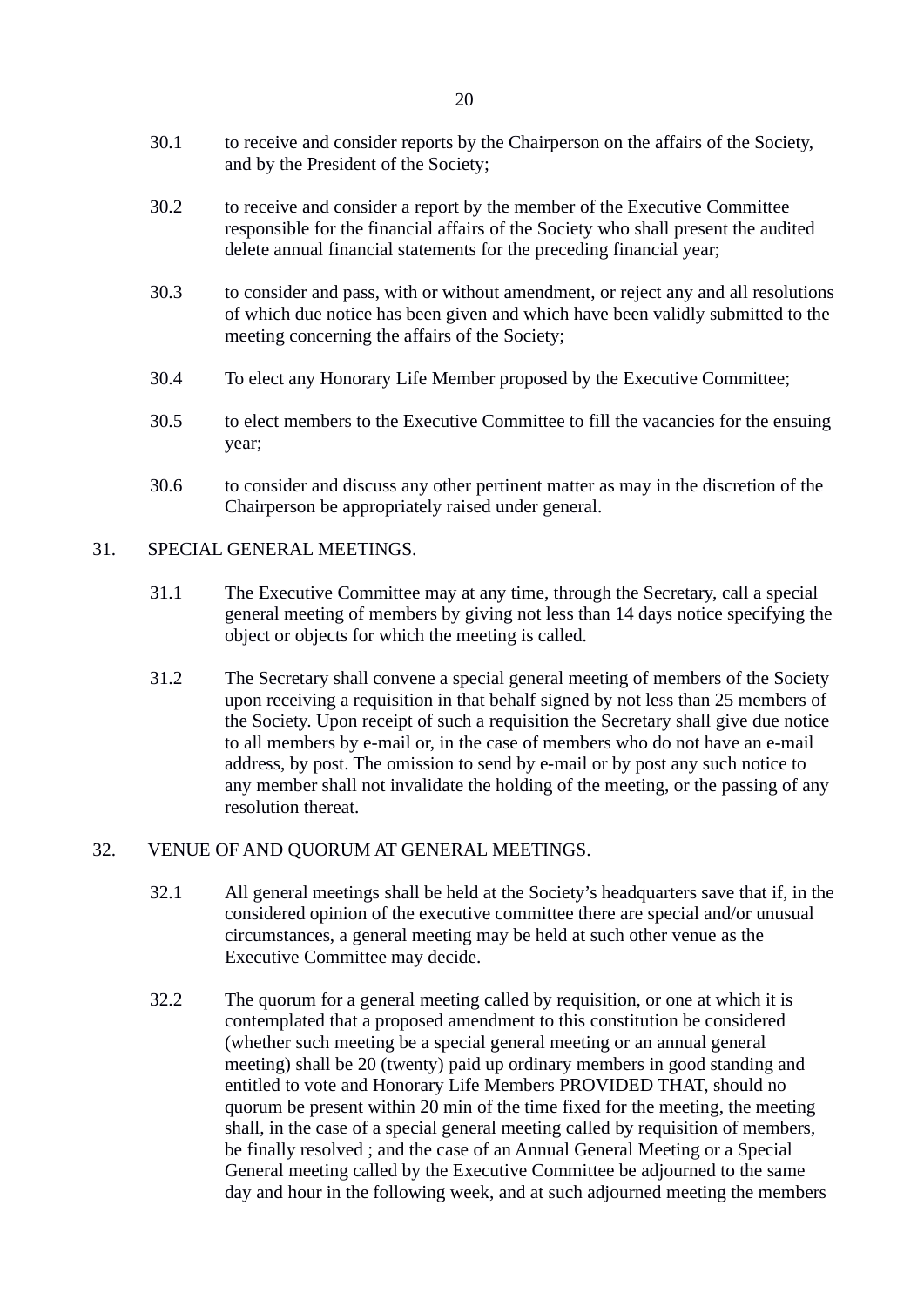present shall be deemed to be a quorum for all of the business to be transacted at such meeting, save that in the case of a proposed amendment to the constitution needing to be considered and decided upon a quorum shall remain 30 members as aforesaid.

## 33. CHAIRPERSON AT GENERAL MEETINGS.

The chair at all general or special general meetings of the members of the Society shall be taken by the chairperson of the Society or, in his absence, by the vice-chairperson. Should both be absent, the members present shall elect a chairperson for that meeting from among the other members of the Executive Committee present, if any, or, failing their presence, the chairperson shall be elected, being a person who is entitled to vote at an annual general meeting, from among those members present.

## 34. ADJOURNMENT OF GENERAL MEETINGS.

The chairperson of any general meeting may, with the consent of the meeting decided by majority vote, adjourn the meeting from time to time but no business shall be transacted at any adjourned meeting other than that business left unfinished at the meeting from which the adjournment took place.

## 35. VOTING AT GENERAL MEETINGS.

- 35.1 Each fully paid-up member in good standing present shall be entitled to one vote save that junior members and persons who have been members for less than two years shall not be entitled to vote and provided that in the event of an equality of votes the chairperson of the meeting shall have a second or casting vote.
- 35.2 Any business or resolution or question submitted to such a general meeting for decision shall, in the first instance, be decided by a majority vote of those present and entitled to vote which shall be decided by a show of hands provided that the chairperson of the meeting may having regard to such circumstances as he considers relevant and notwithstanding the provisions of clause 32.3 below, decide and rule that voting shall be by poll.
- 35.3 Notwithstanding anything contained in the previous sub-clause voting shall be by poll if that is demanded by 10 members present and entitled to vote.
- 35.4 Notwithstanding anything to the contrary herein no member of less than two years standing shall be entitled to vote on any resolution that relates either to an amendment of this constitution or to a resolution which the executive committee rules to have a material effect on the use, location or structure of a facility on the premises of the Society's property.
- 35.5 No proxies shall be allowed.

# 36. SUB-CLUBS

36.1 The Executive Committee may from time to time establish Sub-clubs and provide amenities for Sub-clubs for the promotion and the playing of any sport or game,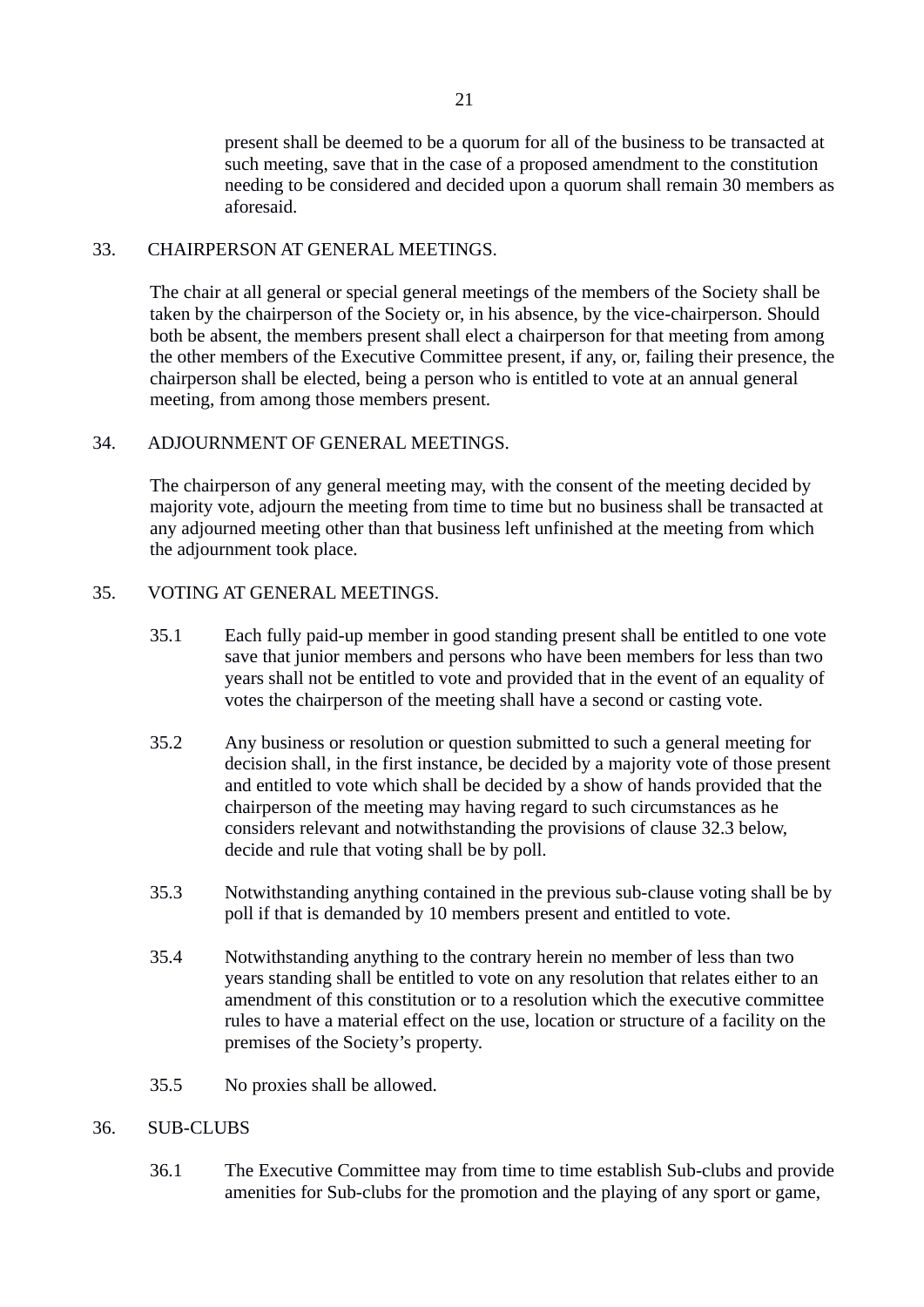or the carrying on of any activity conducive to the entertainment or well-being of members, as it may deem fit.

- 36.2 The Executive Committee shall have the power to dissolve or curtail the activities of any Subclub should it consider that the active members of such Sub-club are not numerically sufficient or that the activities of such Sub-club places an undue strain on the financial resources of the Society or that the Sub-club usurps an undue portion of the Society's premises or grounds, or for any other reason that the Executive Committee may deem good and sufficient. Such a decision shall not be taken by the Executive Committee unless one month's notice in writing has been given to the committee of the Sub-club concerned and such Sub-club has had an opportunity of presenting its views to the Executive Committee.
- 36.3 Each Sub-club shall be governed by a constitution and the control and management of a Sub-club and of the amenities pertaining thereto shall be vested in a committee elected by the members of such Sub-club and, subject to the provisions of this Constitution, the by-laws of the Society and ratification by the Executive Committee, members of such Sub-club in general meeting shall have the power to frame, amend, vary or modify the constitution or by-laws of the Sub-club.
- 36.4 Notwithstanding the provisions of the preceding sub-section no Sub-club shall be a juristic persona, and in consequence of this no Sub-club shall be entitled to enter contracts on behalf of such Sub-club provided that the Sub-club shall be entitled to concluded an agreement with the national or provincial governing body of its code of sport and provided further that whenever the committee of such a Sub-club proposes to conclude such an agreement and it contains provisions imposing financial obligations, the committee of the Sub-club shall first make a copy of such proposed agreement available to the Executive Committee for its approval and sanction.
- 36.5 Notwithstanding anything to the contrary herein a Sub-club committee shall not have the power, without the consent in writing of the Executive Committee first had and obtained, to –
	- (a) open or maintain a separate banking account in the name of the Sub-club. All revenue of the said Sub-club from whatsoever source obtained, shall be deposited with the Society without delay and such deposits shall be credited to the account of the Sub-club in question in the books of account of the Society. Any expenditure incurred by the Sub-club or the Society solely for the benefit of the members of the Sub-club or at the instance of the Subclub shall be a charge against the funds of the Sub-club and debited to the account of that Sub-club in the books of the Society;
	- (b) pledge the credit of or incur any expenditure in the name of the Society in excess of the balance standing to the credit of the Sub-club in the account books of the Society;
	- (c) erect any structures on or to make any substantial alterations to the premises or grounds placed at its disposal;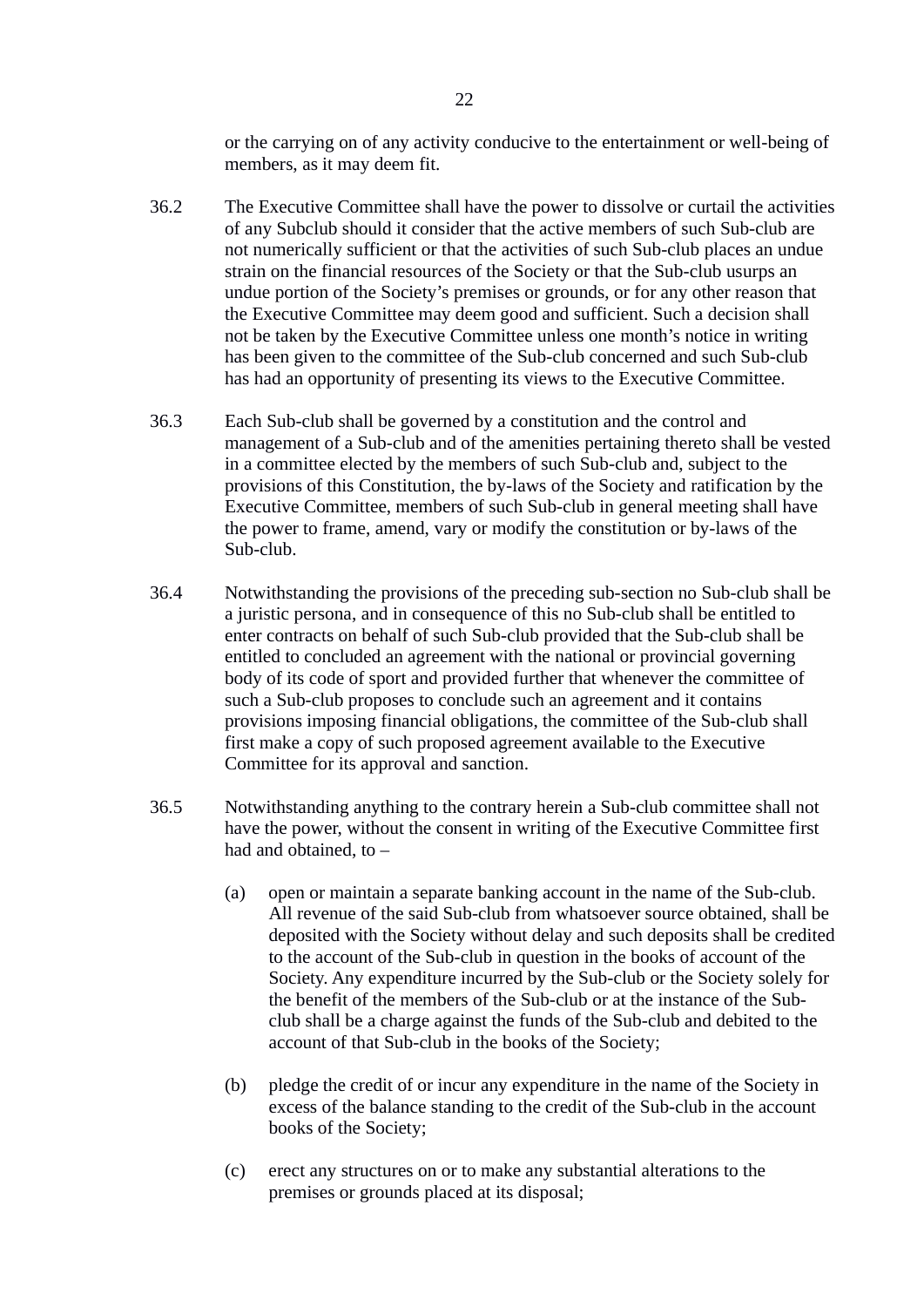- (d) implement any sanction or penalty, other than a warning, imposed upon any member Sub-Club pursuant to its own internal disciplinary procedures. (e) engage any person as a servant or employee. (This shall not be construed as a prohibition against engaging any person as a coach as an independent contractor, and subject to this being done in accordance with the provision of clause 13.2 above.)
- 36.6. The constitution and by-laws of a Sub-club may not be in conflict with this constitution or the Society's by-laws and shall be subject to the approval of the Executive Committee which shall have the right to amend, vary, modify or reject all or any provisions of such constitution or bylaws at any time.
- 36.7. The Executive Committee shall allow the Sub-clubs of the Society to administer their own affairs should the following conditions be met:
	- (a) That the Sub-club committees are properly Constituted bodies;
	- (b) That the Executive Committee has approved of and the Society and the Society's Secretary is in receipt of such Sub-club's most current Constitution;
	- (c) That any request for the withdrawal of funds are accompanied by a duly signed copy of minutes authorising such withdrawal; and
	- (d) That all other by-laws are complied with.
- 36.8. Should any payments be made without the compliance of clause 8.14., then the person requesting the withdrawal of the funds shall be liable to repay such funds.
- 36.9. In the case where a Sub-club is not properly constituted, all requests for payment shall be considered and dealt with by the Executive Committee.
- 36.10. Subject to the provisions of clause 35.11, any member of the Society shall be entitled to become a member of any Sub-club established within the Society upon completion of the forms or formalities required therefor as may be prescribed by the by-laws or the constitution of such Subclub and payment of such fee, if any, as may be required by the constitution of such Sub-club.
- 36.11. The committee of any Sub-club established within the Society having so resolved may apply to the Executive Committee for leave to declare its membership list in respect of any class of member any period on the grounds that the amenities available do not permit of the acceptance of any additional members and upon the Executive Committee's acceding to such request in such form and upon such terms as the Executive Committee may determine, the committee of the Subclub many during the period of closure decline to admit any person to membership notwithstanding the fact that he or she is a member of the Society.
- 36.12. The closure may be lifted by the committee of the Sub-club concerned at any time and shall be lifted on a direction to that effect by the Executive Committee.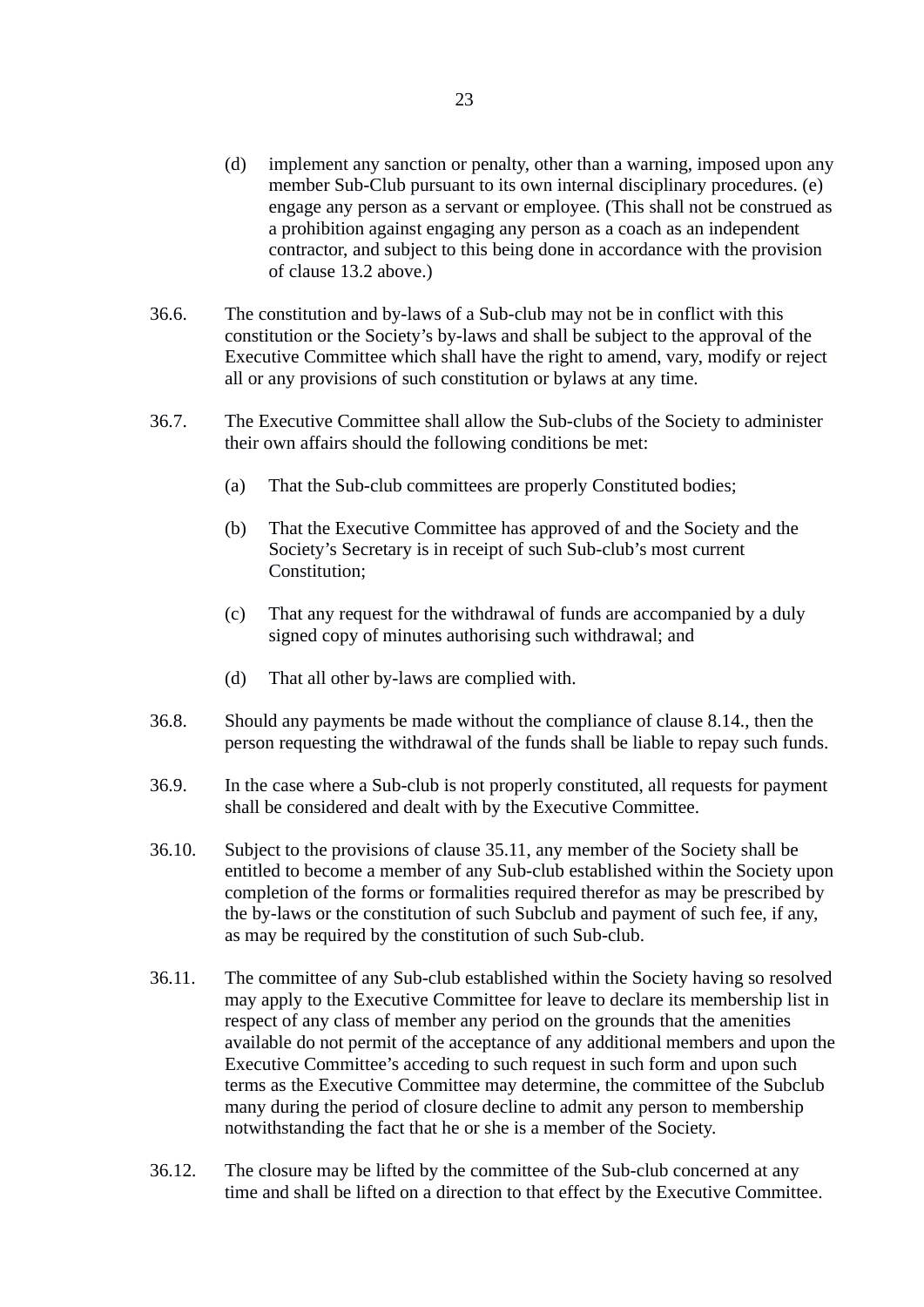- 36.13. Any Sub-club established within the Society shall, subject to the provisions of Section 13.4, be entitled to control its own finances but the Executive Committee shall be entitled to impose levies upon a Sub-club or its members or a monthly, quarterly or annual charge on it or its members as a contribution towards the general funds of the Society.
- 36.14. The Executive Committee may provide amenities for sports and games under its direct control and not under the control of a Sub-club and may prescribe the fees payable in respect of participation in such games or sports.
- 36.15. Any sub-club wishing to have teams participate in leagues or tournaments in its code of sport or game is required to have its team members or competitors make use of the official colours in a form of its choosing, provided such official playing clothing must, in advance of its adoption by the Sub-club, have been submitted to the Traditions Committee and its approval and authorization been obtained.
- 36.16. Any Sub-club which has one or more teams participating in leagues in breach of clause 35.15 will be brought to the attention of the Executive Committee which shall, if it thinks fit, impose an appropriate. If further use of unapproved playing gear is persisted with, the Executive Committee shall withdraw the Sub-club from the league being competed.

# 37. GUESTS.

- 37.1 Members may introduce guests, in their company, to the Society's premises, subject to the Constitution and by-laws of the Society, and of the particular Subclub in the activities of which the guest is to participate.
- 37.2 Members introducing guests shall inscribe the guests' names and addresses in the visitor's book immediately on arrival, and shall sign the entry.
- 37.3 No member shall introduce anyone to the Society's premises who has been rejected as a member, or suspended, or who has resigned when called upon by the Executive Committee to do so in pursuance of clause 38 below, or who has been expelled.
- 37.4 Nothing shall be supplied to guests except on the order and at the expense of a member. The admission of guests on the special fete days or occasions shall be regulated by the Executive Committee.
- 37.5 A guest shall not be entitled to represent the Society any sporting, social or other field of activity.
- 37.6 The number of guests of any member on any occasion may not exceed 500.
- 38. MISCONDUCT OF MEMBERS : DISCIPLINARY POWERS & PROCEDURES.
	- 38.1. A member of the Society shall be guilty of misconduct should he, in the opinion of the Executive Committee: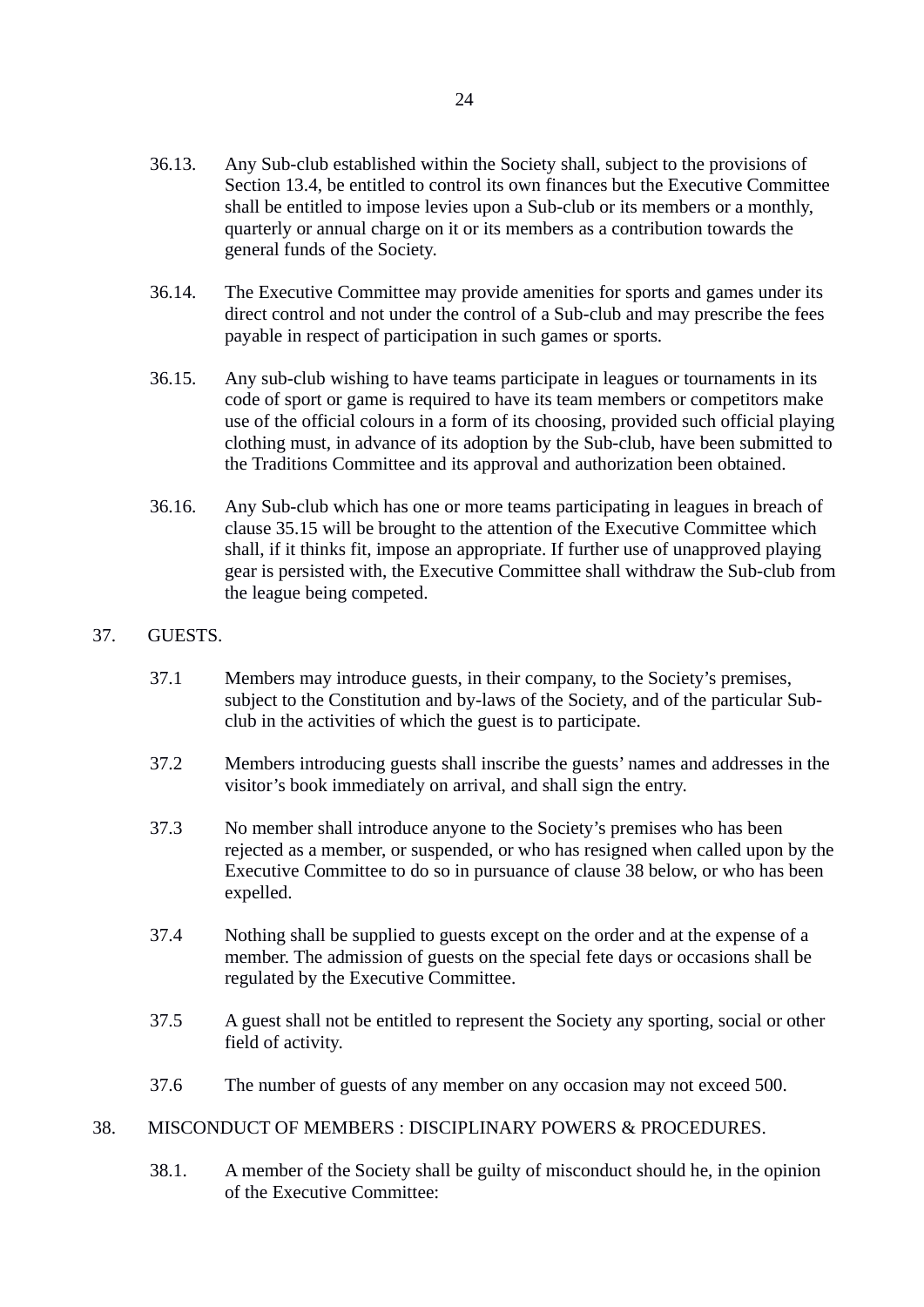- (a) commit any breach of this constitution or the rules or by-laws of the Society; or
- (b) be guilty of any improper conduct; or
- (c) fail to make payment of any money due to the Society after due notice to him calling upon him to remedy such default; or
- (d) be guilty of conduct in any way offensive to members of any class or to the Executive Committee or any member thereof ; or
- (e) introduce into the Society or any meeting of the Society any person whose presence therein shall be prejudicial to the interests and reputation of the Society or objectionable to the members as a whole; or
	- (i) be guilty of behaving in a manner unbecoming a member of the Society or prejudicial to the interests and reputation of the Society, whether within the Society's premises or outside them, or
	- (ii) without cause or justification behave in a manner which is offensive or unbecoming towards any other member, or guest, or the staff employed by the Society.
- 38.2. The hearing and investigation of any complaint as to the conduct of a member, and the procedure to be adopted in connection therewith, shall be in the sole discretion of the Executive Committee , provided, however, that the member whose conduct is the subject of the complaint and investigation shall be adequately informed of the nature of the complaint, preferably by e-mail sent by the Secretary at the instance of the Executive Committee or, in the case of a member who does not have an e-mail address, by posting a registered letter to his postal or residential address appearing in the register of members or, or by such other means is made to the executive committee appear reasonable and appropriate in the circumstances, and provided further that such member shall be afforded an adequate opportunity of answering any such complaint, whether in writing or in such other manner as the Executive Committee may determine.
- 38.3. The powers and duties of the Executive Committee as set out in this paragraph shall not be delegated to any subcommittee or other body.
- 38.4. The Executive Committee, after investigation, shall have the power in regard to a member who, in its opinion, has been guilty of misconduct as described in subclause 37.1 above:
	- (a) to expel such member, who shall be ineligible for re-election; or
	- (b) to call upon such member in writing or by e-mail , through the Secretary, to resign ; and, if he/she fails to tender his resignation within seven days of the date of such request, to expel such member, who shall then be ineligible for re-election; or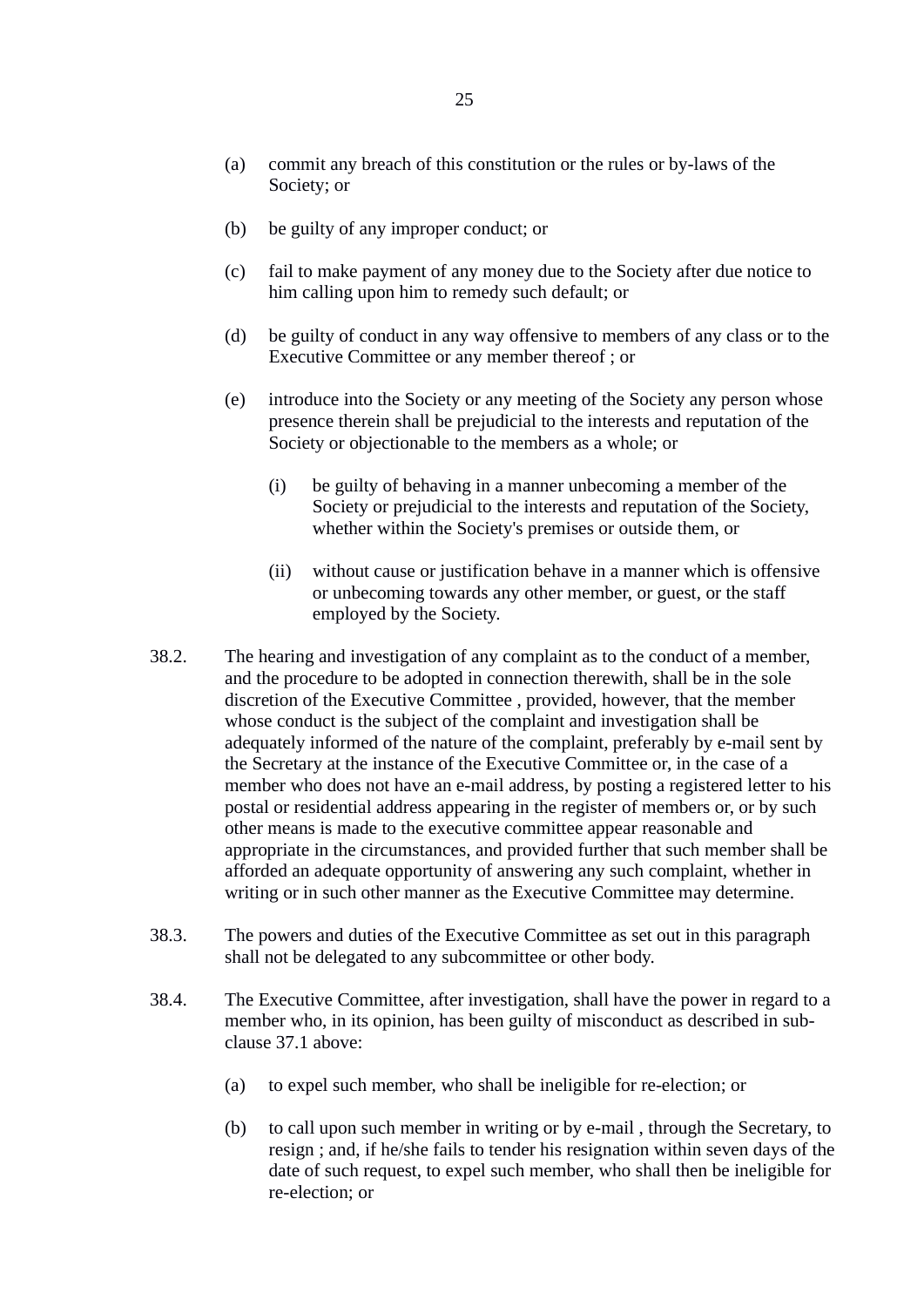- (c) to deprive such member of any or all of the rights, benefits and privileges of his/her membership during such time or period as the Executive Committee in its absolute discretion may deem fit; or
- (d) to reprimand and/or censure such member; or
- (e) to caution such member; or
- (f) to impose such conditions upon such member as to the use of the facilities of the Society as the committee may in its sole discretion determine.
- 38.5. The decision of the Executive Committee under this rule shall be notified to such member by email or, in the event of such member not having an e-mail address, by posting a letter by pre-paid registered post to such member at the address appearing in the register of members as his postal or residential address.

### 39. RIGHT OF APPEAL

- 39.1 Any member who has been expelled or called upon to resign or who has been otherwise dealt with by the Executive Committee in terms of clause 38 above shall have the right to lodge an appeal against the decision of the Executive Committee. Such appeal shall be lodged writing and shall lie to a special general meeting of members which shall be convened forthwith by the Secretary upon receipt of the notice of appeal and upon such member depositing with the Secretary a sum of money sufficient, in the opinion of the Executive Committee, to cover the expenses which may be incurred in the convening and holding of such a meeting. Such right of appeal shall be exercised within 21 (twenty-one) days after the date of the e-mail or the posting of the registered letter to him/her (as the case may be) by the Secretary under clause 38.5 above.
- 39.2 Such deposit shall be returned to such member in the event of his/her appeal succeeding and being upheld but, if such an appeal fails either wholly or in part, the expenses which may be incurred in the convening and holding of such meeting shall be borne by such member and any refund of the deposit or part thereof shall be in the sole discretion of the Executive Committee.
- 39.3 The notice of an appeal shall not have the effect of suspending the operation of such decision pending the hearing of the appeal.

## 40. COMPLAINTS.

Members having a cause for complaint against any servant, agent or officer of the Society or in respect of any matter affecting the Society shall address their complaints in writing to the Chairperson, who shall take such decision and steps (if any) thereon as to him seems meet, and shall bring such complaint and his decision and steps to the notice of the Executive Committee at its next ordinary meeting.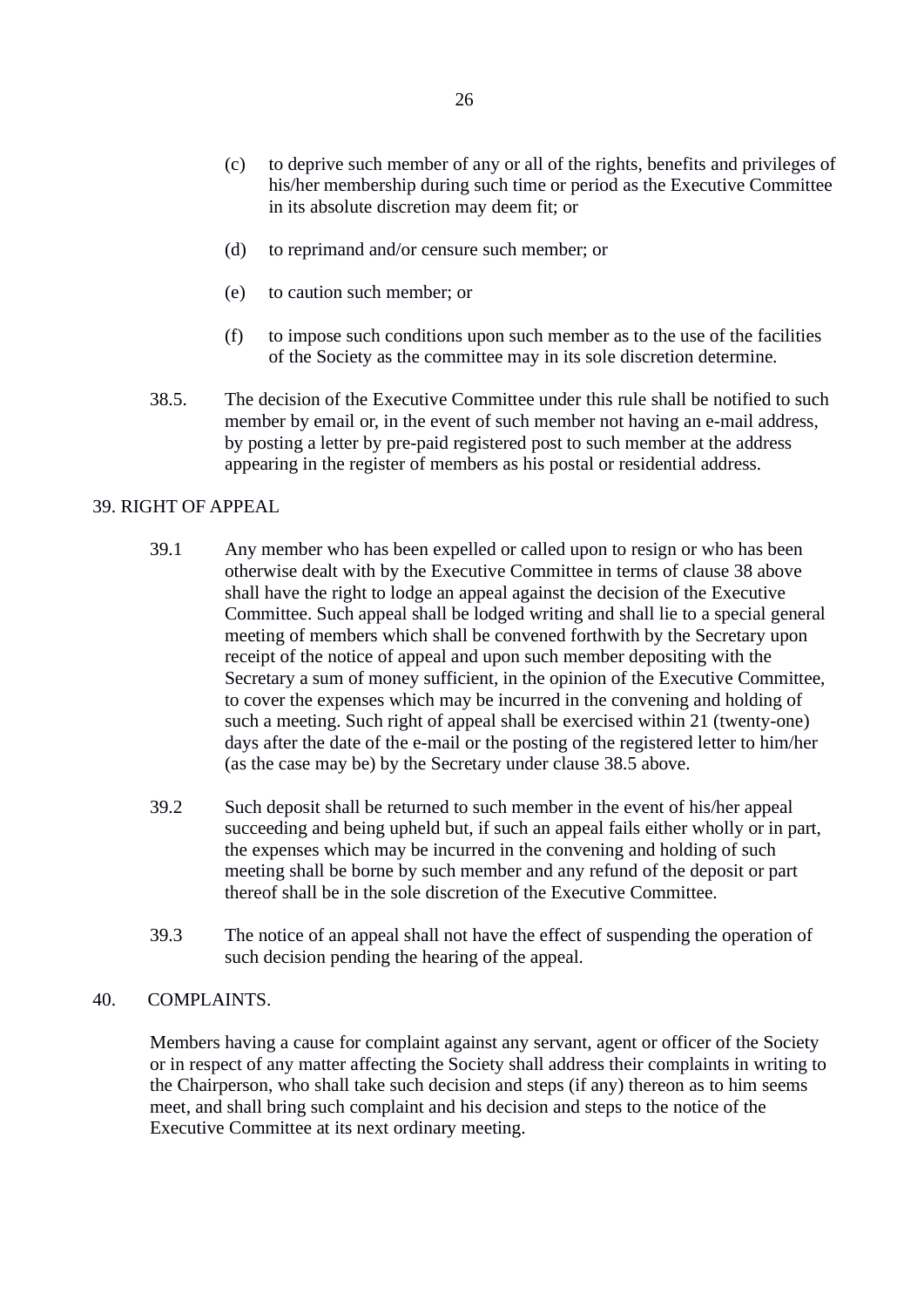## 41. AMENDMENTS OF THIS CONSTITUTION

This constitution of the Society or any part thereof shall not be repealed or amended or added to save by a resolution adopted by of not less than two-thirds of the ordinary and Honorary Life Members present in person and entitled to vote at a Special General Meeting called for that purpose or at an Annual General Meeting, provided, however, that no such resolution shall be passed unless twenty one days' written notice of the intention to consider any such resolution has been given to the members in writing prior to the date of such Special General Meeting or Annual General Meeting, which notice shall clearly set forth the nature of the resolution to be considered and its effect and no fewer than thirty members shall be personally present at any such Special General Meeting or Annual General Meeting.

[Cf. clauses 31.2 and 4.7]

## 42. GENERAL

- 42.1 A copy of this constitution and of all by-laws and rules made and promulgated hereunder, and of any repeal or amendment thereto or of any new by-law or rule effected from time to time shall be published on the Society's website.
- 42.2 Notwithstanding the foregoing the constitution and by-laws and rules as aforesaid shall be available for the inspection of the members upon application to the Secretary and reasonable notice having been given.
- 42.3 Every person, upon becoming a member of the Society shall, upon payment of his entrance fee, be furnished with a copy of this constitution, the by-laws and rules of then currently in force.

### 43. INDEMNITY

- 43.1 No member of the Executive Committee shall be answerable for or liable to make good to the Society, any member thereof or any other person, any loss occasioned or sustained by any cause howsoever arising except such loss as shall arise from or be occasioned by the personal and wilful dishonesty of such Executive Committee member.
- 43.2 No member of the Executive Committee shall be liable for any act of dishonesty committed by any other member of the Executive Committee unless the member was privy thereto.
- 43.3 Every member, officer or servant of the Society shall be indemnified by the Society against all claims, demands, costs, losses and expenses which he/she may incur or might have incurred or become liable for by reason of any act or thing done by him/her as such in the discharge of his/her duties, or the exercise of his/her powers or the bona fide purported exercise of such powers unless the loss in question is or has been caused by his/her own gross negligence, dishonesty or breach of trust.
- 44. WINDING UP.